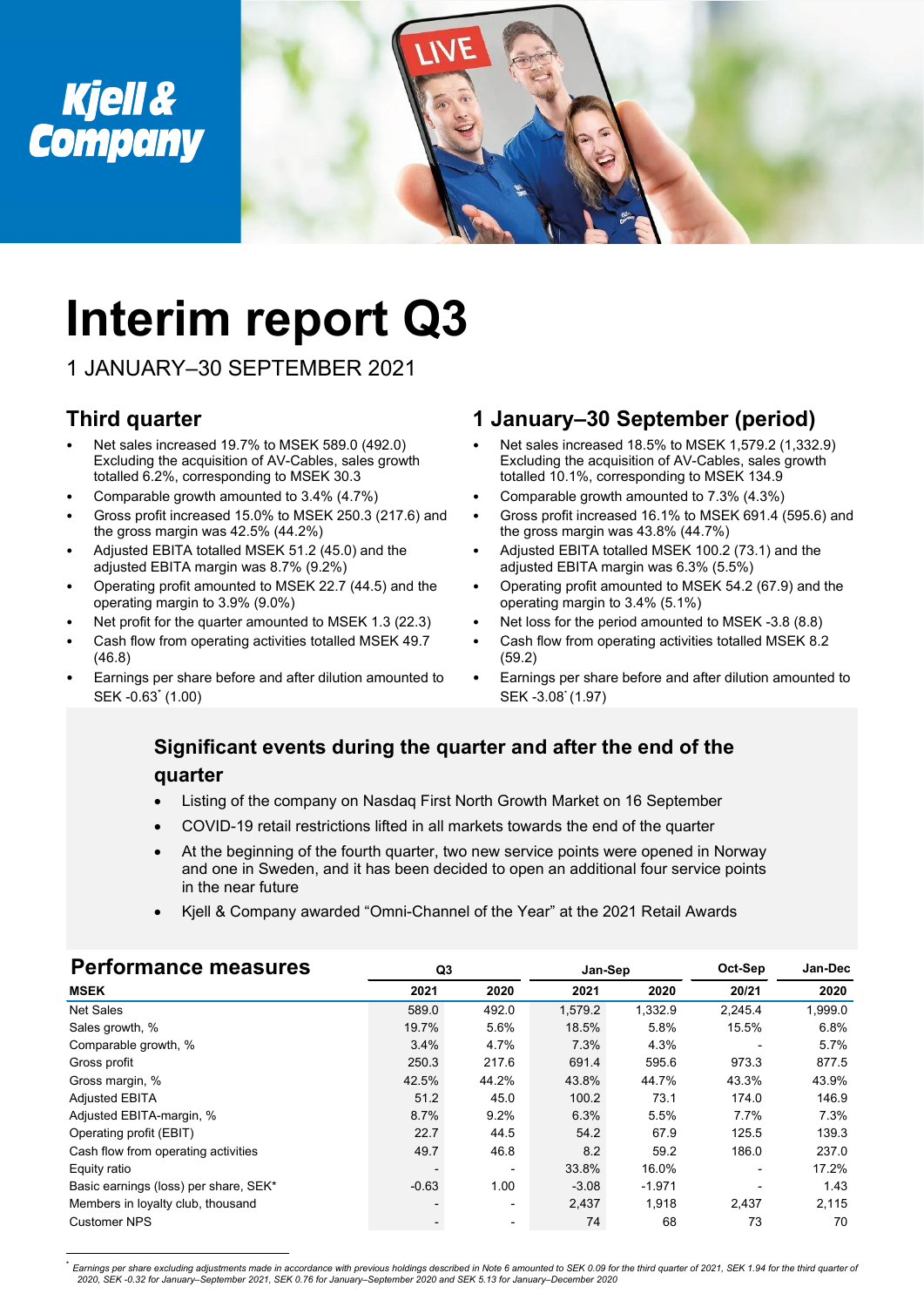

### **Continued growth and improved earnings performance**

On 16 September, Kjell Group AB was listed on Nasdaq First North Growth Market. The listing marked the start of a new chapter for Kjell & Company, and we look forward to taking the next step on our journey of growth as a listed company together with our shareholders. I would like to start by expressing my sincere thanks to all of our customers and employees who, over the years, have helped to build Kiell & Company into the strong brand and successful company we are today. Thank you!

In a market dominated by temporary challenges in the supply chain and a certain increase in terms of competition and price pressure, total growth in the third quarter amounted to nearly 20% and adjusted EBITA increased, despite strong earnings in the third quarter of 2020. Under these circumstances, it is particularly gratifying to note that our comparable sales are continuing to grow. Net sales rose 19.7% in the quarter and 18.5% in the first nine months of the year. Adjusted EBITA increased 13.6% and 37.0%, respectively, during the same periods.

In Sweden, sales rose 4.1% in the quarter and 9.1% in the first nine months of the year. Most of the restrictions due to COVID-19 had been lifted by the end of the third quarter, and we are seeing a gradual recovery in our service points. At the same time, online sales are continuing to increase versus a comparable period with very strong growth. Our collaboration with Circle K, in which we offer our Kjell Express solution at 292 petrol stations across Sweden, continues to be a success.

Our sales in Norway during the year have been impacted by the restrictions and lockdowns introduced in the country. This impact continued in the third quarter, with Norwegian consumers remaining cautious when it comes to visiting physical retail locations. Despite this, sales in the Norway segment

increased 21.2% in the quarter and 17.6% in the first nine months of the year, with growth noted both in service points and online. After the end of the period, two new service points were opened in October – one in Fredrikstad and one in Trondheim – giving us a total of 25 Norwegian service points.

AV-Cables.dk has been consolidated in the Kjell Group since 30 April 2021, and Denmark represents our third segment. The operations contributed MSEK 66.8 in net sales in the quarter and MSEK 7.2 in adjusted EBITA. The integration of AV-Cables is proceeding according to plan.

Our efforts to secure availability of goods ahead of our all-important fourth quarter intensified, enabling us to ensure ample availability despite challenging supply chain conditions. Combined with longer lead times from Asia, this inventory build-up has had an impact on our cash flow, but is an investment that will enable us to offer good availability of attractive products in the fourth quarter, particularly during the Christmas period.

We regard Kiell & Company's strong performance as proof that our exceptional employees are succeeding in our ambition to provide the best possible customer service and advice, regardless of channel. Together, we have created a reality in which online sales and advice are seamlessly integrated into our physical customer interactions and where technology is made available to all. The fact that this is reflected in our financial performance is rewarding, but more importantly: we have more satisfied customers than ever!

Malmö, 18 November 2021 **Andreas Rylander** President and CEO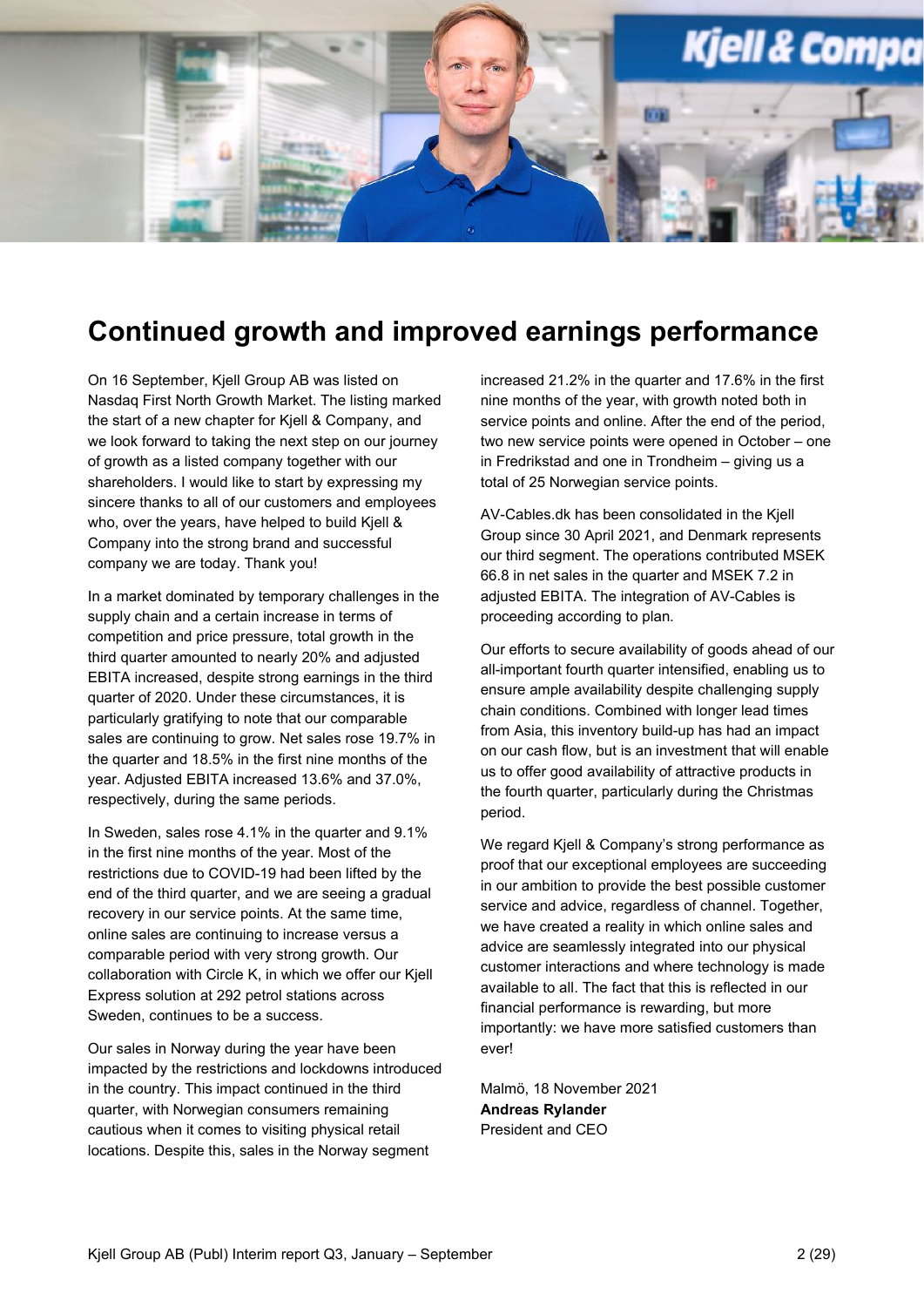### **Summary of the Group's financial performance**

#### **Net sales**

Net sales increased 19.7% to MSEK 589.0 (492.0) in the quarter and 18.5% to MSEK 1,579.2 (1,332.9) in the period. Excluding the acquisition of AV-Cables, sales growth amounted to 6.2% or MSEK 30.3 for the quarter and 10.1% or MSEK 134.9 for the period. Comparable growth totalled 3.4% in the quarter and 7.3% in the period, with new service points and channels further contributing to the growth.

All segments and channels contributed to continued growth in both the quarter and the period, which is a sign of our strength in a market impacted by intense competition and the unusual global freight situation. Our focused approach to customer relationships and smart planning in terms of purchases of goods in order to ensure access to products contributed to this positive performance.

Net sales in segment Sweden increased 4.1% in the quarter and 9.1% in the period compared with the last year. Net sales for segment Norway rose 21.2% in the quarter and 17.6% in the period. The growth in these segments proves that our omnichannel platform, enabling seamless and channel-independent customer interaction, is functioning well.

AV-Cables has been consolidated in the Kjell Group since 30 April 2021. Sales in segment Denmark amounted to MSEK 66.8 in the quarter and MSEK 111.5 in the period.

Our digital customer acquisition remained strong during the quarter, with online sales accounting for 26% of sales and Click-and-Collect contributing an additional 8% of sales. During the period, online sales accounted for 24% of sales and Click-and-Collect for an additional 9% of sales. Most of the growth in both the quarter and the period was generated online, although all channels grew during the quarter and the period.

### **Operating expenses**

Operating expenses increased 26.3% in the quarter and 20.9% in the period. Excluding the acquisition of AV-Cables, the cost increase amounted to 12.2% or MSEK 54.6 for the quarter and 12.6% or MSEK 160.1 for the period and was mainly attributable to increases in goods for resale driven by the increase in sales, as well as personnel costs and other external expenses, both of which included significant items affecting comparability. Total items affecting comparability amounted to MSEK 24.3 (0.5) for the quarter and MSEK 39.0 (5.2) for the period. Furthermore, the preceding year was characterized by a general cautiousness with regard to cost and investments as a result of the uncertainty prevailing during the pandemic, whereas this year we have continued our investments in future growth.

Costs of goods for resale amounted to MSEK 338.8 (274.3) in the quarter and MSEK 887.8 (737.3) in the period. Gross profit amounted of MSEK 250.3 (217.6) for the

quarter, up 15.0%, while gross profit for the period increased to MSEK 691.4 (595.6), up 16.1%. The gross margin amounted to 42.5% (44.2%) for the quarter and 43.8% (44.7%) for the period. The gross margin was impacted by the new segment Denmark and by increased competition from external brands. The increase in gross profit is mainly driven by the strong sales growth.

Personnel costs amounted to MSEK 116.8 (97.3) for the quarter and MSEK 337.7 (298.4) for the period. The acquisition of AV-Cables resulted in an increase in personnel costs of MSEK 4.8 for the quarter and MSEK 8.5 for

#### **Net sales (MSEK)**



**Net sales per segment (%), period**



#### **Sales1 per channel (%), period**



1 Sales before deduction for customer loyalty bonuses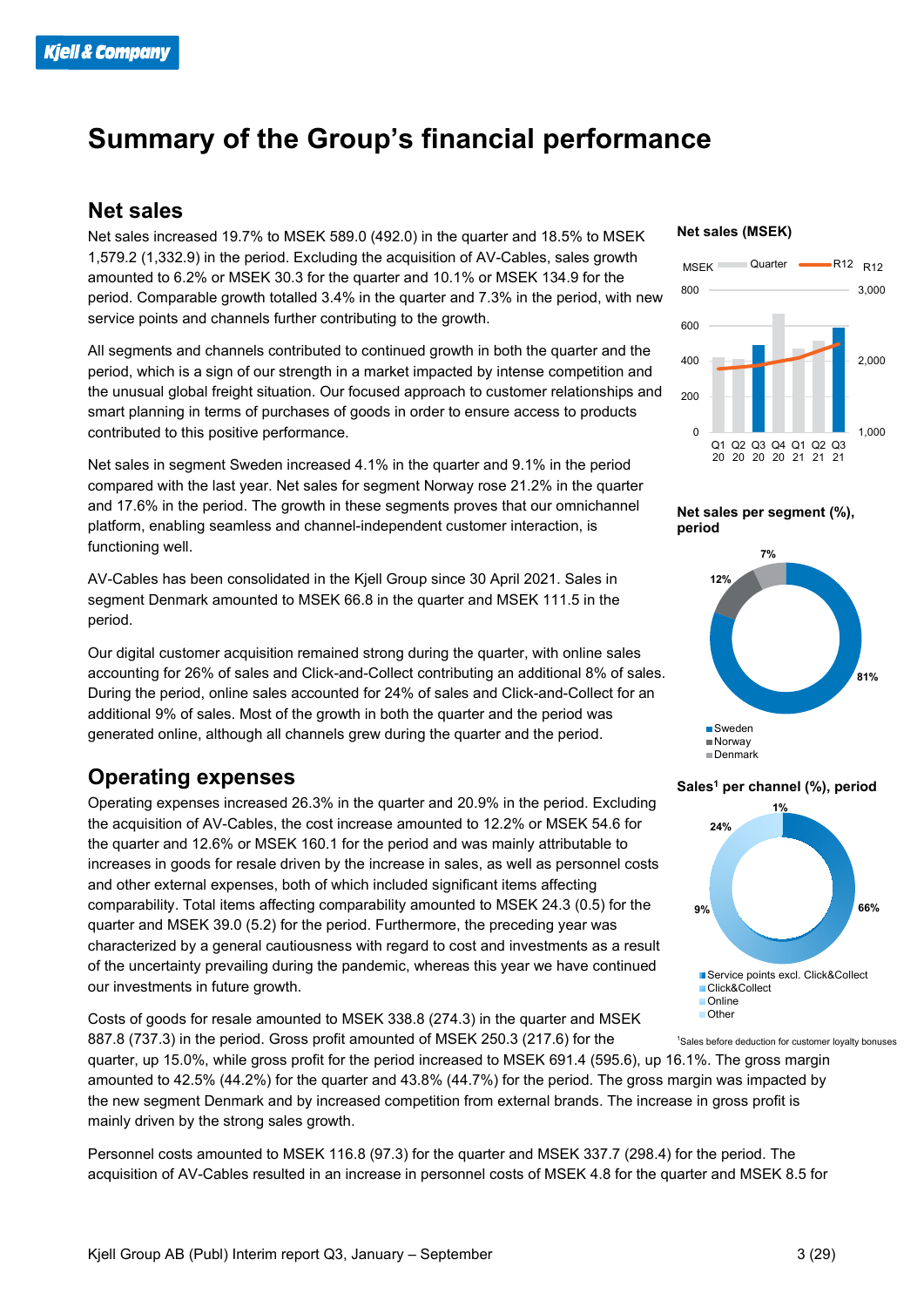the period. The quarter also included items affecting comparability of MSEK 11.2 (0.2) related to the listing on Nasdaq First North Growth Market. Items affecting comparability in the period amounted to MSEK 12.1 (1.0). Excluding the acquisition and items affecting comparability, personnel costs increased MSEK 3.8 in the quarter and MSEK 22.9 in the period, which is a good balance in relation to the increase in gross profit.

Other external expenses amounted to MSEK 71.4 (40.5) for the quarter and MSEK 189.9 (118.6) for the period. The acquisition of AV-Cables resulted in a cost increase of MSEK 11.2 in the quarter and MSEK 19.3 in the period (excluding items affecting comparability from the acquisition). In addition, the cost increase was mainly attributable to items affecting comparability, which amounted to MSEK 13.1 (0.3) for the quarter and MSEK 26.9 (4.2) for the period, and which primarily relates to IPO preparations and acquisition-related expenses. The increase was also attributable to increased selling and marketing expenses to improve the customer experience and drive growth.

Total depreciation and amortisation for the quarter amounted to MSEK 39.0 (34.9), of which MSEK 4.2 (-) pertained to amortisation of intangible assets from the acquisition of AV-Cables and MSEK 26.2 (27.5) to depreciation of right-of-use assets in accordance with IFRS 16. Total depreciation and amortisation for the period amounted to MSEK 113.7 (103.3), of which MSEK 7.0 (-) pertained to amortisation of intangible assets related to acquisitions and MSEK 82.1 (81.6) to right-of-use assets.

### **Adjusted EBITA**

The Group's adjusted EBITA increased 13.7% to MSEK 51.2 (45.0) in the quarter and 37.0% to MSEK 100.2 (73.1) in the period, corresponding to an adjusted EBITA margin of 8.7% (9.2%) for the quarter and 6.3% (5.5%) for the period. In addition to the effect of the acquisition of AV-Cables, which amounted to MSEK 7.2 in the quarter and MSEK 13.4 in the period, the earnings improvement in the period was mainly attributable to increased sales and thus higher gross profit combined with strict cost control. The adjusted EBITA margin for the rolling 12-month period was 7.7%.

### **Operating profit**

The Group's operating profit (EBIT) amounted to MSEK 22.7 (44.5) for the quarter, corresponding to an operating margin of 3.9% (9.0%), and to MSEK 54.2 (67.9) for the period, corresponding to an operating margin of 3.4% (5.1%). Items affecting comparability related to the IPO and acquisitions had a significant impact on operating profit in both the quarter and the period.

### **Net financial items**

The Group's net financial items amounted to MSEK -17.8 (-15.9) for the quarter, including MSEK 2.4 (2.6) in interest expenses attributable to lease liabilities. Net financial items for the period amounted to MSEK -48.7 (-48.6), including MSEK 7.5 (8.3) in interest expenses attributable to lease liabilities.

### **Profit**

Profit for the quarter amounted to MSEK 1.3 (22.3) and a net loss of MSEK -3.8 (8.8) was reported for the period.

### **Cash flow and financial position**

The Group's cash flow from operating activities amounted to MSEK 49.7 (46.8) for the quarter and MSEK 8.2 (59.2) for the period. The year-on-year decrease in the period was mainly attributable to cautiousness with regards to product sourcing in 2020 in order to protect liquidity during the pandemic as well as a strategic inventory buildup in 2021 to ensure availability given the uncertain situation now facing the world's supply chains. Access to shipping alternatives from Asia has declined significantly during the year, resulting in longer lead times and cost increases. To ensure the availability of our products, particularly ahead of the all-important Christmas shopping period, we have moved our product purchases to an earlier date. Simultaneously, longer transit times impacted our inventory turnover, thus further affecting our cash flow. Our increased focus on own-brand products, which are imported directly from China, is increasing our exposure to the ongoing freight problems.

#### **Adjusted EBITA (MSEK)**

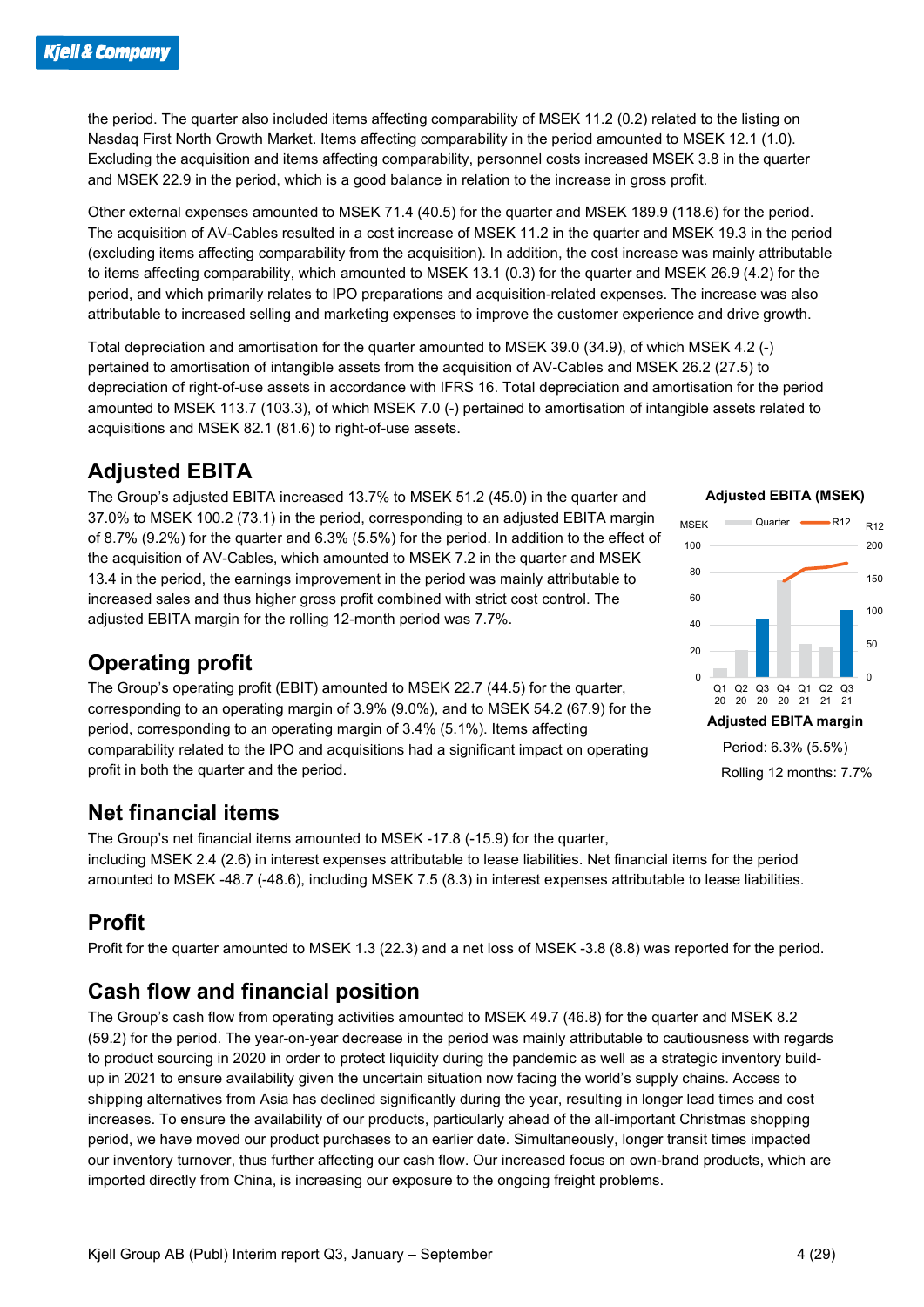Cash flow from investing activities amounted to MSEK -8.5 (-3.1) for the quarter and MSEK -271.6 (-26.6) for the period. The decrease in the period is mainly attributable to the acquisition of AV-Cables, amounting to MSEK -242.9).

Cash flow from financing activities amounted to MSEK -20.0 (-189.1) for the quarter and MSEK 0.8 (-100.4) for the period and was mainly attributable to the new share issue in connection with the listing of the company's shares, which amounted to MSEK 382.6 after the deduction of issue costs, and to the refinancing of the Group's credit facilities, with a new financing agreement comprising credit facilities of MSEK 910 signed. In connection with the refinancing, the old loans raised in 2017 were repaid; refer to Note 7 for more information.

The Group's cash and cash equivalents amounted to MSEK 80.9 at the end of the reporting period, compared with MSEK 340.4 at the beginning of the year.

The Group's financial net debt amounted to MSEK 490.0 at the end of the period, compared with MSEK 529.4 at the beginning of the year, corresponding to financial net debt in relation to adjusted EBITDAaL (rolling 12 months)<sup>1</sup> of 2.1x.

The Group's equity amounted to MSEK 816.9 at the end of the reporting period, compared with MSEK 369.3 at the beginning of the year.

#### **Significant events during and after the third quarter of 2021**

On 13 July, Kjell & Company announced that Ola Burmark had been appointed as a new Board member. Ola brings extensive experience as the CFO of various listed companies, most recently at Zeta Display.

An extraordinary general meeting on 15 September 2021 introduced a long-term incentive programme in the form of a performance share savings programme. The programme encompasses a total of 16 senior executives and key management personnel in Kjell & Company. Prior to the listing of the company's shares, the Board of Directors also decided to award bonuses to the CEO, CFO, CCO and CTO, a portion of which was used to acquire savings shares related to the incentive programme. Refer to Note 4 for more information.

Kjell Group AB (publ) was listed on Nasdaq First North Growth Market on 16 September 2021. In connection with the IPO of Kjell Group AB, a new financing agreement comprising credit facilities totalling MSEK 910 was signed. These facilities were provided by Nordea and used to refinance the Group's existing indebtedness. Refer to Note 7 for more information.

Stages 2 to 4 of the government's plan to ease the restrictions imposed in Sweden were carried out during the quarter, and the restrictions in Norway were lifted towards the end of September.

On 29 September, Kjell & Company announced that it had signed an agreement with Eways to provide turnkey charging stations for electric cars in Sweden. Through the agreement, Kjell & Company has strengthened its position in the fast-growing consumer market for charging accessories for electric cars.

On 20 October, Kjell & Company was rewarded "Omni-Channel of the Year" at the 2021 Retail Awards. This competition is organised by the Swedish Trade Federation and the leading trade news channel Market, which have been celebrating high performers within Swedish retail since 2008.

On 29 October, Kjell & Company opened its first service point in Trondheim, Norway's fourth-largest city. Following the opening in Trondheim, Kjell & Company now has 25 service points in Norway, after also opening a service point in Fredrikstad in early October. On 5 November, a service point was opened at the Grand Samarkand shopping centre in Växjö, Sweden. It has also been decided to open four additional service points: in Gothenburg and Malmö, Sweden in the fourth quarter of 2021, and in Trondheim and Oslo, Norway in the first quarter of 2022.

<sup>1</sup> Including adjusted EBITDAaL for the periods in which acquired companies were not included in the Group's consolidated financial statements for the most recent 12-month period. Refer to the section "Definitions – Alternative performance measures" for more information.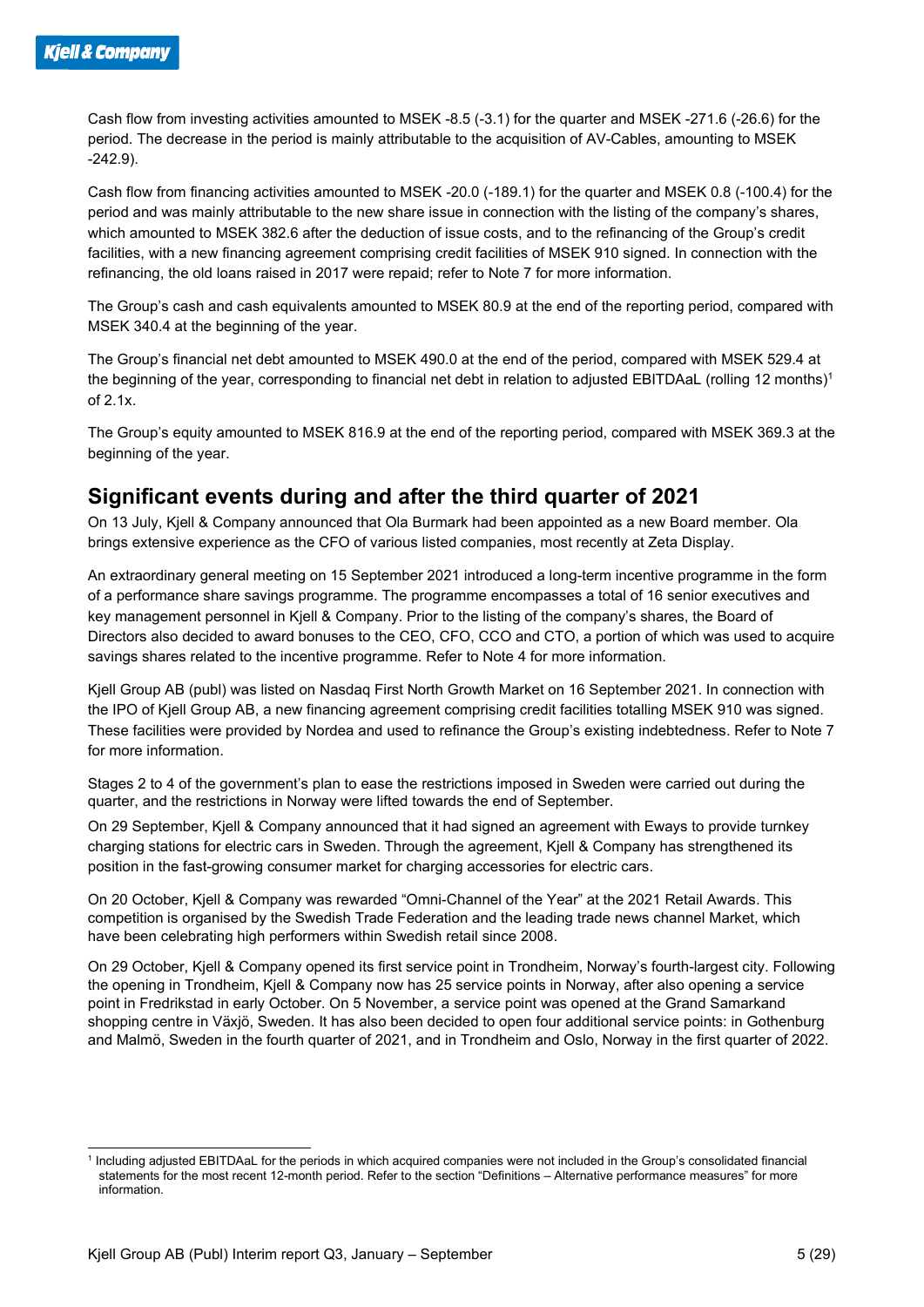#### **Financial targets**

The Group has the following financial targets:

#### **NET SALES**

Net sales to reach at least SEK 4 billion by the 2025 financial year.

#### **PROFITABILITY:**

Adjusted EBITA margin of 8% in the medium term.

#### **CAPITAL STRUCTURE**

Financial net debt in relation to EBITDAaL (rolling 12 months) should be below 2.5x.

#### **DIVIDEND POLICY:**

To pay a dividend of at least 60% of net profit, considering the Group's financial position, acquisition opportunities and future growth prospects.

#### **Parent Company**

The object of the Parent Company's operations is to own and manage shares in subsidiaries and to provide intra-Group services.

The Parent Company's net sales amounted to MSEK 1.2 (-) for the quarter and MSEK 1.6 (-) for the period and pertain entirely to intra-Group invoicing. The Parent Company reported a loss after financial items of MSEK -24.1 (0.0) for the quarter and MSEK -35.3 (-0.1) for the period, which was primarily attributable to costs associated with the preparations for the IPO. The Group's financing is raised in the Parent Company.

#### **Share**

Kjell Group AB's (publ) share is listed on Nasdaq First North Growth Market under the ticker KJELL, with the ISIN SE0016797591. As of the listing on 16 September 2021, the share price was SEK 55. The share price on the final day of trading during the period was SEK 63. The highest price paid, SEK 71.44, and lowest price paid, SEK 58.80, were both quoted in the period 16–30 September.

A total of 3,048,098 shares were traded during the quarter, corresponding to a turnover rate on 9.8% during the measurement period.

As of 30 September 2021, Kjell Group AB (publ) had approximately 4,900 shareholders, the largest of which were FSN Capital (22.87%), Fosielund Holding (7.06%), AMF Pension & Fonder (5.49%), Christian Damgaard Møller (4.76%) and Nordea Fonder (4.14%).

The number of shares issued as of 30 September 2021 was 31,151,514, all of which were common shares.

For more information, visit www.kjellgroup.com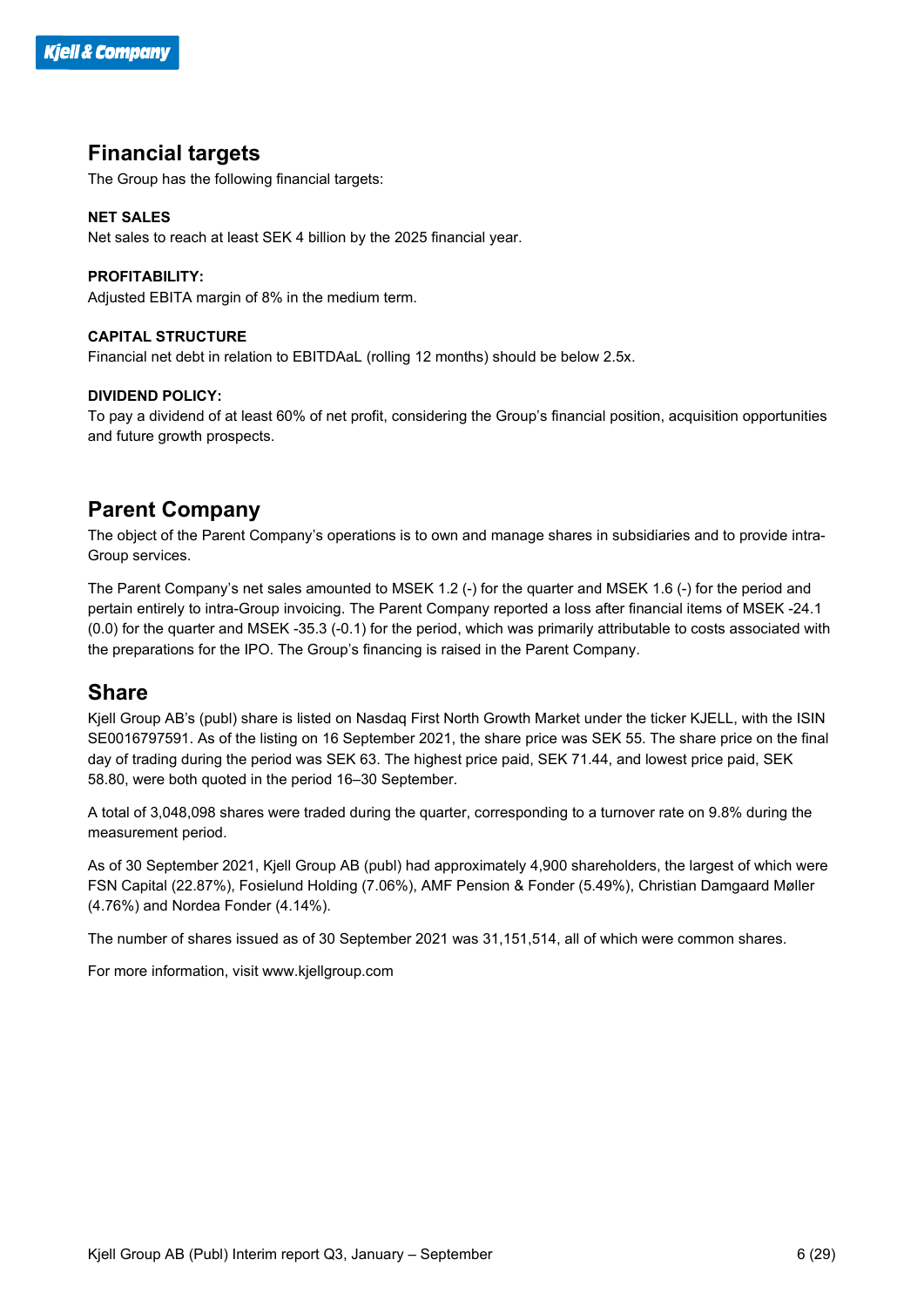### **Condensed consolidated statement of profit or loss**

|                                                                |             | Q <sub>3</sub> |            | Jan-Sep    | Jan-Dec        |              |
|----------------------------------------------------------------|-------------|----------------|------------|------------|----------------|--------------|
| <b>TSEK</b>                                                    | <b>Note</b> | 2021           | 2020       | 2021       | 2020           | 2020         |
| <b>Operating income</b>                                        |             |                |            |            |                |              |
| Net sales                                                      | 5           | 589,042        | 491,962    | 1,579,242  | 1,332,862      | 1,999,000    |
| Other operating income                                         |             | 395            | 1,156      | 6,157      | 1,208          | 8,709        |
|                                                                |             | 589,437        | 493,118    | 1,585,399  | 1.334.070      | 2,007,709    |
| <b>Operating expenses</b>                                      |             |                |            |            |                |              |
| Goods for resale                                               |             | $-338,779$     | $-274,330$ | $-887,809$ | $-737,282$     | $-1,121,524$ |
| Personnel costs                                                |             | $-116,816$     | $-97,253$  | $-337,705$ | $-298,402$     | $-418,134$   |
| Other external expenses                                        |             | $-71,442$      | $-40,452$  | $-189,930$ | $-118,613$     | $-184,917$   |
| Other operating expenses                                       |             | $-764$         | $-1,703$   | $-2,066$   | $-8,505$       | $-4,201$     |
| Depreciation/amortisation of tangible and intangible<br>assets |             | $-38,952$      | $-34,901$  | $-113,727$ | $-103,324$     | $-139,617$   |
| <b>Operating profit</b>                                        |             | 22,683         | 44,479     | 54,162     | 67,944         | 139,316      |
| <b>Financial items</b>                                         |             |                |            |            |                |              |
| Financial income                                               |             |                |            | 373        | $\overline{2}$ | 6            |
| <b>Financial expenses</b>                                      |             | $-17,843$      | $-15,934$  | $-49,047$  | $-48,563$      | $-61,805$    |
| <b>Net financial items</b>                                     |             | $-17,843$      | $-15,934$  | $-48,674$  | $-48,561$      | -61,799      |
| Profit (loss) before tax                                       |             | 4,840          | 28,546     | 5,488      | 19,383         | 77,517       |
| Income tax                                                     |             | $-3,528$       | $-6,291$   | $-9,275$   | $-10,617$      | $-18,679$    |
| Net profit (loss) for the period                               |             | 1,312          | 22,254     | $-3,787$   | 8,766          | 58,838       |
| Net profit (loss) for the period attributable to:              |             |                |            |            |                |              |
| Parent Company's shareholders                                  |             | 1,312          | 22,254     | $-3,787$   | 8,766          | 58,838       |
| Net profit (loss) for the period                               |             | 1,312          | 22,254     | $-3,787$   | 8,766          | 58,838       |
| Earnings (loss) per share                                      |             |                |            |            |                |              |
| Basic earnings (loss) per share, SEK*                          | 6           | $-0.63$        | 1.00       | $-3.08$    | $-1.97$        | 1.43         |
| Diluted earnings (loss) per share, SEK*                        | 6           | $-0.63$        | 1.00       | $-3.08$    | $-1.97$        | 1.43         |

\* *Earnings per share excluding adjustments made in accordance with previous holdings described in Note 6 amounted to SEK 0.09 for the third quarter of 2021, SEK 1.94 for the third quarter of 2020, SEK -0.32 for January–September 2021, SEK 0.76 for January– September 2020 and SEK 5.13 for January–December 2020*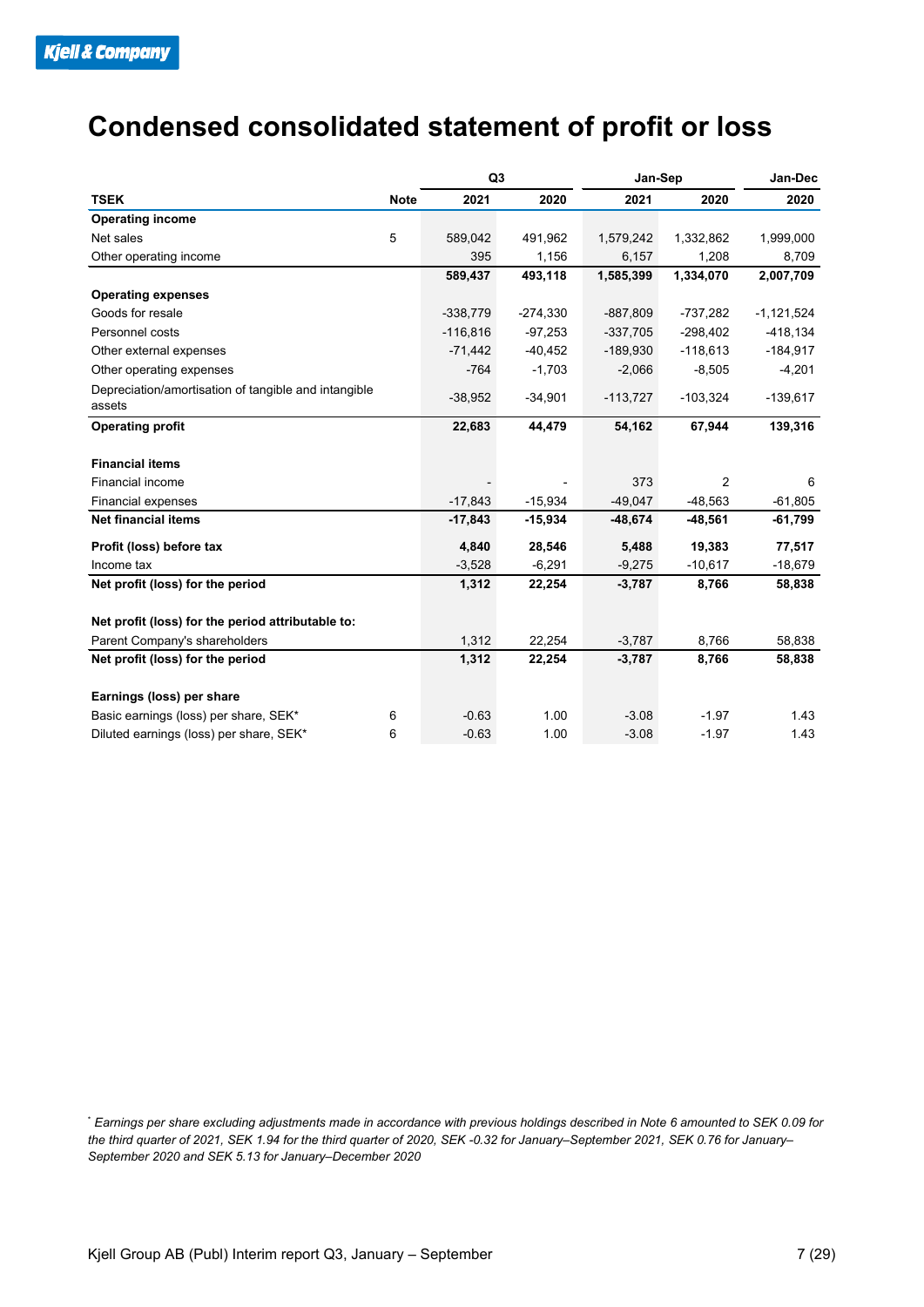### **Condensed consolidated statement of profit or loss and other comprehensive income**

|                                                                                                        | Q3    |          | Jan-Sep  | Jan-Dec  |          |
|--------------------------------------------------------------------------------------------------------|-------|----------|----------|----------|----------|
| <b>TSEK</b>                                                                                            | 2021  | 2020     | 2021     | 2020     | 2020     |
| Net profit (loss) for the period                                                                       | 1,312 | 22,254   | $-3,787$ | 8,766    | 58,838   |
| Other comprehensive income                                                                             |       |          |          |          |          |
| Items that are or may be reclassified subsequently to profit<br>or loss                                |       |          |          |          |          |
| Exchange differences of foreign operations                                                             | 3,569 | $-1,302$ | $-261$   | $-3,518$ | $-1,160$ |
| Cash flow hedges                                                                                       |       | $-14$    |          | 282      | 296      |
| Tax attributable to items that have been or may be<br>reclassified to net profit (loss) for the period |       | 14       |          | $-49$    | -63      |
| Items that will not be reclassified to profit or loss                                                  |       |          |          |          |          |
| Other comprehensive income for the period                                                              | 3,569 | $-1,302$ | $-261$   | $-3,285$ | $-927$   |
| Total comprehensive income for the period                                                              | 4,881 | 20,952   | $-4,048$ | 5,481    | 57,911   |
| Comprehensive income for the period attributable to:                                                   |       |          |          |          |          |
| Parent Company's shareholders                                                                          | 4,881 | 20,952   | $-4,048$ | 5,481    | 57,911   |
| Total comprehensive income for the period                                                              | 4,881 | 20,952   | $-4,048$ | 5,481    | 57,911   |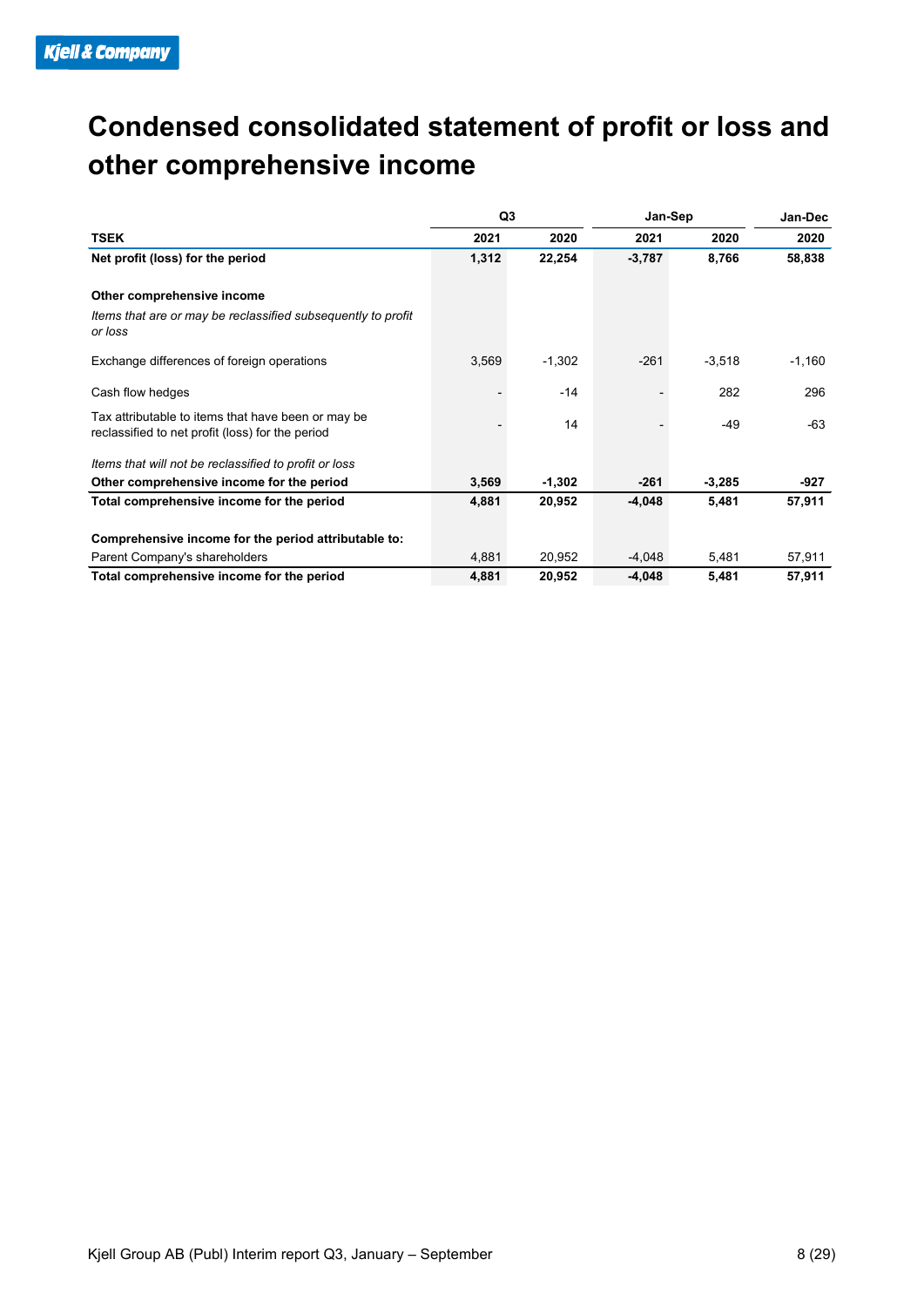### **Condensed consolidated statement of financial position**

|                                                              |                | 30 Sep    | 31 Dec    |           |
|--------------------------------------------------------------|----------------|-----------|-----------|-----------|
| <b>TSEK</b>                                                  | <b>Not</b>     | 2021      | 2020      | 2020      |
| <b>Assets</b>                                                |                |           |           |           |
| Intangible assets                                            |                | 1,363,008 | 999,525   | 1,000,104 |
| Tangible assets                                              |                | 79,225    | 44,080    | 49,861    |
| Right-of-use assets                                          |                | 256,072   | 260,347   | 270,927   |
| Deferred tax assets                                          |                | 444       | 23        | 25        |
| <b>Total non-current assets</b>                              |                | 1,698,749 | 1,303,975 | 1,320,917 |
|                                                              |                |           |           |           |
| Inventory                                                    |                | 540,547   | 381,390   | 408,825   |
| Tax assets                                                   |                | 38,029    | 35,999    | 17,268    |
| Accounts receivable                                          |                | 23,667    | 11,139    | 24,337    |
| Prepaid expenses and accrued income                          |                | 35,389    | 17,883    | 31,814    |
| Other receivables                                            |                | 1,198     | 749       | 1,103     |
| Cash and cash equivalents                                    |                | 80,868    | 225,983   | 340,422   |
| <b>Total current assets</b>                                  |                | 719,698   | 673,143   | 823,769   |
| <b>Total assets</b>                                          |                | 2,418,447 | 1,977,118 | 2,144,686 |
|                                                              |                |           |           |           |
| <b>Equity</b>                                                |                |           |           |           |
| Share capital                                                |                | 515       | 162       | 162       |
| Other contributed capital                                    |                | 453,420   | 1,999     | 1,999     |
| Reserves                                                     |                | $-139$    | $-2,236$  | 122       |
| Retained earnings including net profit (loss) for the period |                | 363,064   | 316,973   | 367,045   |
| <b>Equity attributable to Parent Company's shareholders</b>  |                | 816,860   | 316,898   | 369,328   |
| <b>Total equity</b>                                          |                | 816,860   | 316,898   | 369,328   |
|                                                              |                |           |           |           |
| Liabilities                                                  |                |           |           |           |
| Non-current interest-bearing liabilities                     | $\overline{7}$ | 446,704   | 857,047   | 843,839   |
| Non-current lease liabilities                                |                | 151,974   | 146,717   | 156,539   |
| Other non-current liabilities                                |                | 102       | 102       | 102       |
| Deferred tax liabilities                                     |                | 138,540   | 111,749   | 111,646   |
| <b>Total non-current liabilities</b>                         |                | 737,320   | 1,115,615 | 1,112,126 |
| Current interest-bearing liabilities                         | $\overline{7}$ | 124,200   | 26,000    | 26,000    |
| <b>Current lease liabilities</b>                             |                | 101,015   | 114,796   | 116,308   |
| Accounts payable                                             |                | 355,673   | 233,309   | 314,953   |
| <b>Tax liabilities</b>                                       |                | 33,453    | 30,329    | 30,561    |
| Other liabilities                                            | 8              | 133,093   | 56,925    | 67,618    |
| Accrued expenses and deferred income                         |                | 109,630   | 77,114    | 101,486   |
| Provisions                                                   |                | 7,203     | 6,132     | 6,306     |
| <b>Total current liabilities</b>                             |                | 864,267   | 544,605   | 663,232   |
| <b>Total liabilities</b>                                     |                | 1,601,587 | 1,660,220 | 1,775,358 |
| <b>Total equity and liabilities</b>                          |                | 2,418,447 | 1,977,118 | 2,144,686 |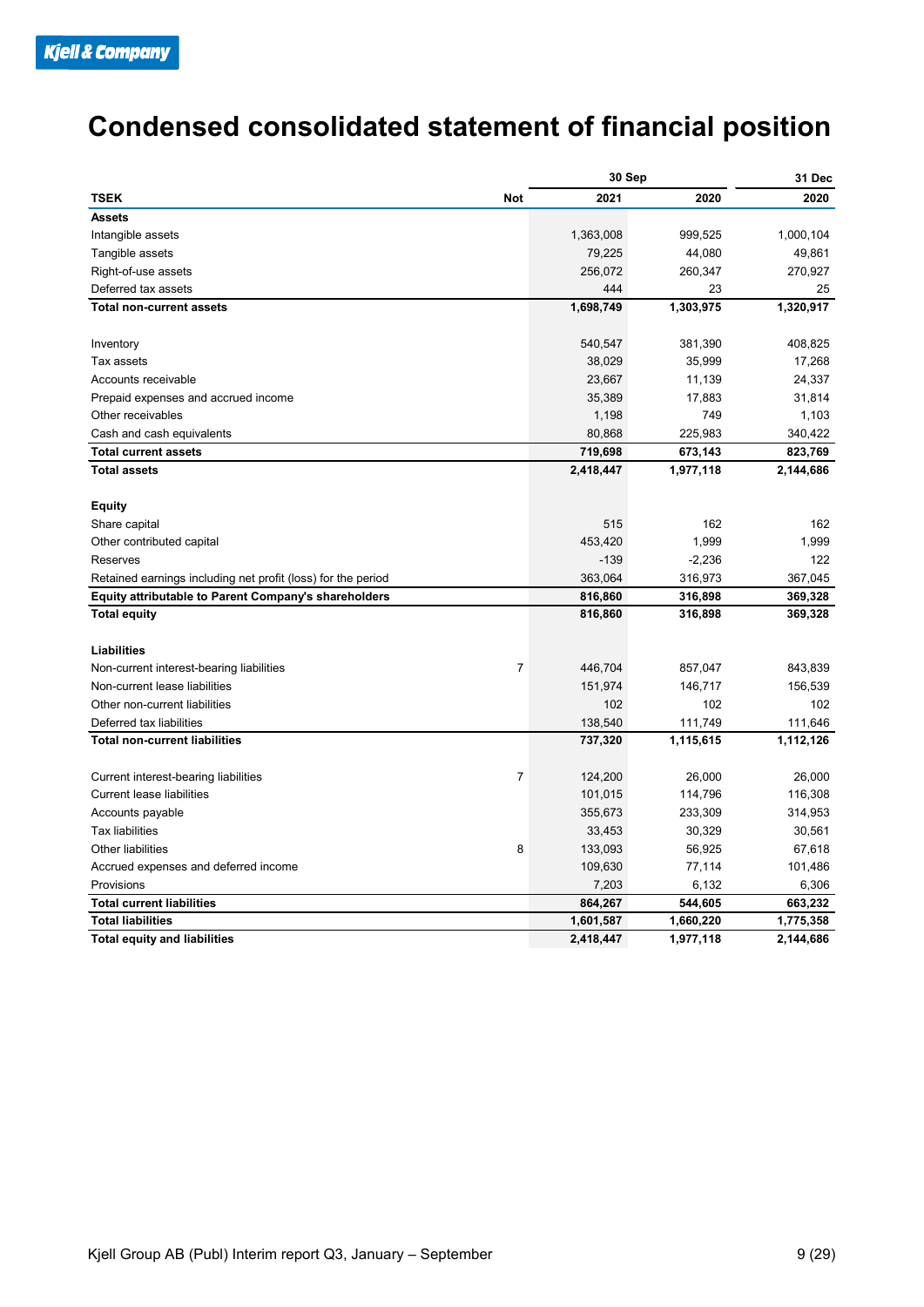### **Condensed consolidated statement of changes in equity**

|                                                                                                | Equity attributable to Parent Company's shareholders |                                 |                               |                  |                                                                                |                     |  |  |
|------------------------------------------------------------------------------------------------|------------------------------------------------------|---------------------------------|-------------------------------|------------------|--------------------------------------------------------------------------------|---------------------|--|--|
| <b>TSEK</b>                                                                                    | <b>Share</b><br>capital                              | Other<br>contributed<br>capital | <b>Translation</b><br>reserve | Hedge<br>reserve | <b>Retained</b><br>earnings<br>incl. net<br>profit (loss)<br>for the<br>period | <b>Total equity</b> |  |  |
| Balance at 1 Jan 2021                                                                          | 162                                                  | 1,999                           | 201                           | $-79$            | 367,045                                                                        | 369,328             |  |  |
| <b>Transactions with owners of the</b><br>company<br>Offset issue and settlement of Promissory | 16                                                   |                                 |                               |                  |                                                                                |                     |  |  |
| note <sup>1</sup>                                                                              |                                                      | 69,678                          |                               |                  |                                                                                | 69,694              |  |  |
| Bonus issue <sup>2</sup>                                                                       | 389                                                  |                                 |                               |                  | $-389$                                                                         |                     |  |  |
| New share issue <sup>3</sup>                                                                   | 143                                                  | 381,661                         |                               |                  |                                                                                | 381,804             |  |  |
| Redection of preference shares <sup>4</sup>                                                    | $-195$                                               |                                 |                               |                  | 195                                                                            |                     |  |  |
| Incentive programme                                                                            |                                                      | 82                              |                               |                  |                                                                                | 82                  |  |  |
| Comprehensive income for the period                                                            |                                                      |                                 |                               |                  |                                                                                |                     |  |  |
| Net profit (loss) for the period                                                               |                                                      |                                 |                               |                  | $-3,787$                                                                       | $-3,787$            |  |  |
| Other comprehensive income for the period                                                      |                                                      |                                 | $-261$                        |                  |                                                                                | $-261$              |  |  |
| Total comprehensive income for the<br>period                                                   |                                                      |                                 | $-261$                        |                  | $-3,787$                                                                       | $-4,048$            |  |  |
| Closing balance 30 Sep 2021                                                                    | 515                                                  | 453,420                         | $-60$                         | $-79$            | 363,064                                                                        | 816,860             |  |  |
|                                                                                                |                                                      |                                 |                               |                  |                                                                                |                     |  |  |
| Balance at 1 Jan 2020                                                                          | 162                                                  | 1,999                           | 1,361                         | $-312$           | 308,207                                                                        | 311,417             |  |  |
| Comprehensive income for the period                                                            |                                                      |                                 |                               |                  |                                                                                |                     |  |  |
| Net profit (loss) for the period                                                               |                                                      |                                 |                               |                  | 8,766                                                                          | 8,766               |  |  |
| Other comprehensive income for the period                                                      |                                                      | $\overline{\phantom{a}}$        | $-3,518$                      | 233              |                                                                                | $-3,285$            |  |  |
| Total comprehensive income for the<br>period                                                   |                                                      |                                 | $-3,518$                      | 233              | 8,766                                                                          | 5,481               |  |  |
| Closing balance 30 Sep 2020                                                                    | 162                                                  | 1,999                           | $-2,157$                      | $-79$            | 316,973                                                                        | 316,898             |  |  |

1) Pertains to the offset issue and settlement of a promissory note. Both transactions were attributable to the acquisition of AV-Cables; refer to Note 11 for more information.

2) Pertains to a bonus issue of TSEK 39 carried out in connection with the withdrawal of preference shares and to a bonus issue of TSEK 350 carried out in connection with a share split.

3) Pertains to a new share issue in connection with the listing of the company's shares on Nasdaq First North Growth Market. The issue amount of TSEK 400,000 was recognised net after the deduction of issue costs of TSEK 22,917 and tax effects of TSEK 4,721. 4) Reduction of share capital through the withdrawal preference shares.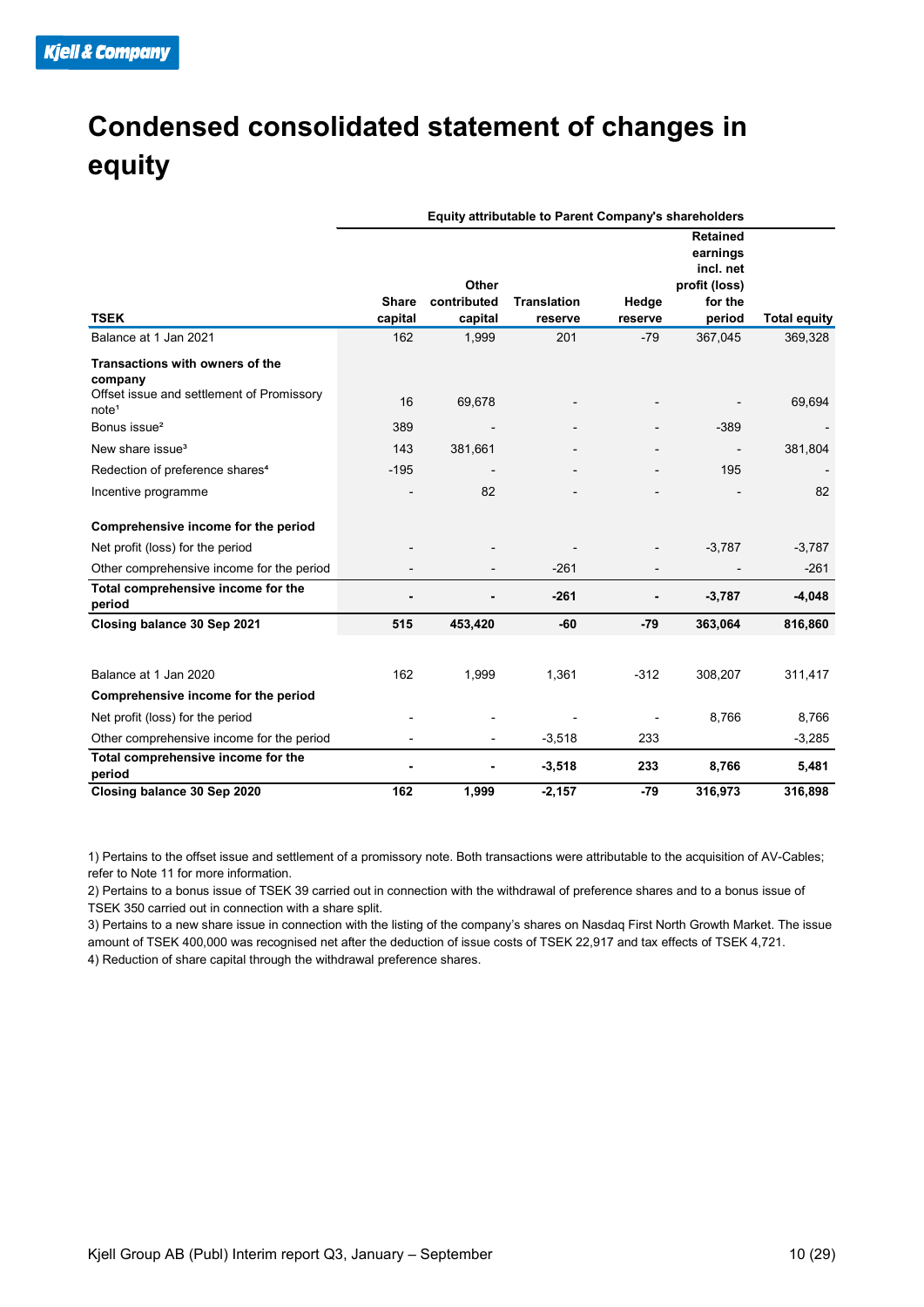### **Condensed consolidated statement of cash flows**

|                                                          | Q <sub>3</sub> |             | Jan-Sep     | Jan-Dec    |            |
|----------------------------------------------------------|----------------|-------------|-------------|------------|------------|
| <b>TSEK</b>                                              | 2021           | 2020        | 2021        | 2020       | 2020       |
| Cash flow from operating activities                      |                |             |             |            |            |
| Profit (loss) before tax                                 | 4,840          | 28,546      | 5,488       | 19,383     | 77,517     |
| Adjustments for non-cash items                           | 32.839         | 48,445      | 117,482     | 125.599    | 161,895    |
| Income tax paid                                          | $-11,789$      | $-6,678$    | $-33,654$   | $-24,866$  | $-14,329$  |
|                                                          | 25,890         | 70,313      | 89,316      | 120,116    | 225,083    |
| Increase (-)/decrease (+) in inventories                 | $-59,606$      | $-43,309$   | $-104, 172$ | $-6,595$   | $-32,639$  |
| Increase (-)/decrease (+) in operating receivables       | $-4,328$       | 1,943       | 4,379       | 8,928      | $-16,265$  |
| Increase (+)/decrease (-) in operating liabilities       | 87,758         | 17,811      | 18,694      | $-63,265$  | 60,800     |
| Cash flow from operating activities                      | 49,715         | 46,758      | 8,217       | 59,184     | 236,979    |
| <b>Investing activities</b>                              |                |             |             |            |            |
| Acquisition of tangible assets                           | $-2,112$       | $-254$      | $-13,183$   | $-15,941$  | $-26,220$  |
| Acquisition of intangible assets                         | $-6,389$       | $-2,796$    | $-15,575$   | $-10,616$  | $-15,031$  |
| Acquisition of subsidiaries                              |                |             | $-242,858$  |            |            |
| Cash flow from investing activities                      | $-8,501$       | $-3,050$    | $-271,616$  | $-26,557$  | $-41,251$  |
| <b>Financing activities</b>                              |                |             |             |            |            |
| New share issue                                          | 400,000        |             | 400,000     |            |            |
| Issue expenses                                           | $-17,368$      |             | $-17,368$   |            |            |
| Proceeds of loans                                        | 572,235        |             | 663,743     | 150,000    | 150,000    |
| Repayment of loans                                       | $-943,728$     | $-150,000$  | $-956,728$  | $-163,000$ | $-176,000$ |
| Repayment of lease liabilities                           | $-31,167$      | $-39,145$   | $-88,820$   | $-87,439$  | $-123,339$ |
| Cash flow from financing activities                      | $-20,028$      | $-189, 145$ | 827         | $-100.439$ | $-149,339$ |
| Cash flow for the period                                 | 21,186         | $-145,437$  | $-262,572$  | $-67,812$  | 46,389     |
| Cash and cash equivalents at the beginning of the period | 59,468         | 377,935     | 340,422     | 299,403    | 299,403    |
| Exchange rate differences in cash and cash equivalents   | 214            | $-6,515$    | 3,018       | $-5,608$   | $-5,370$   |
| Cash and cash equivalents at the end of the period       | 80,868         | 225,983     | 80,868      | 225,983    | 340,422    |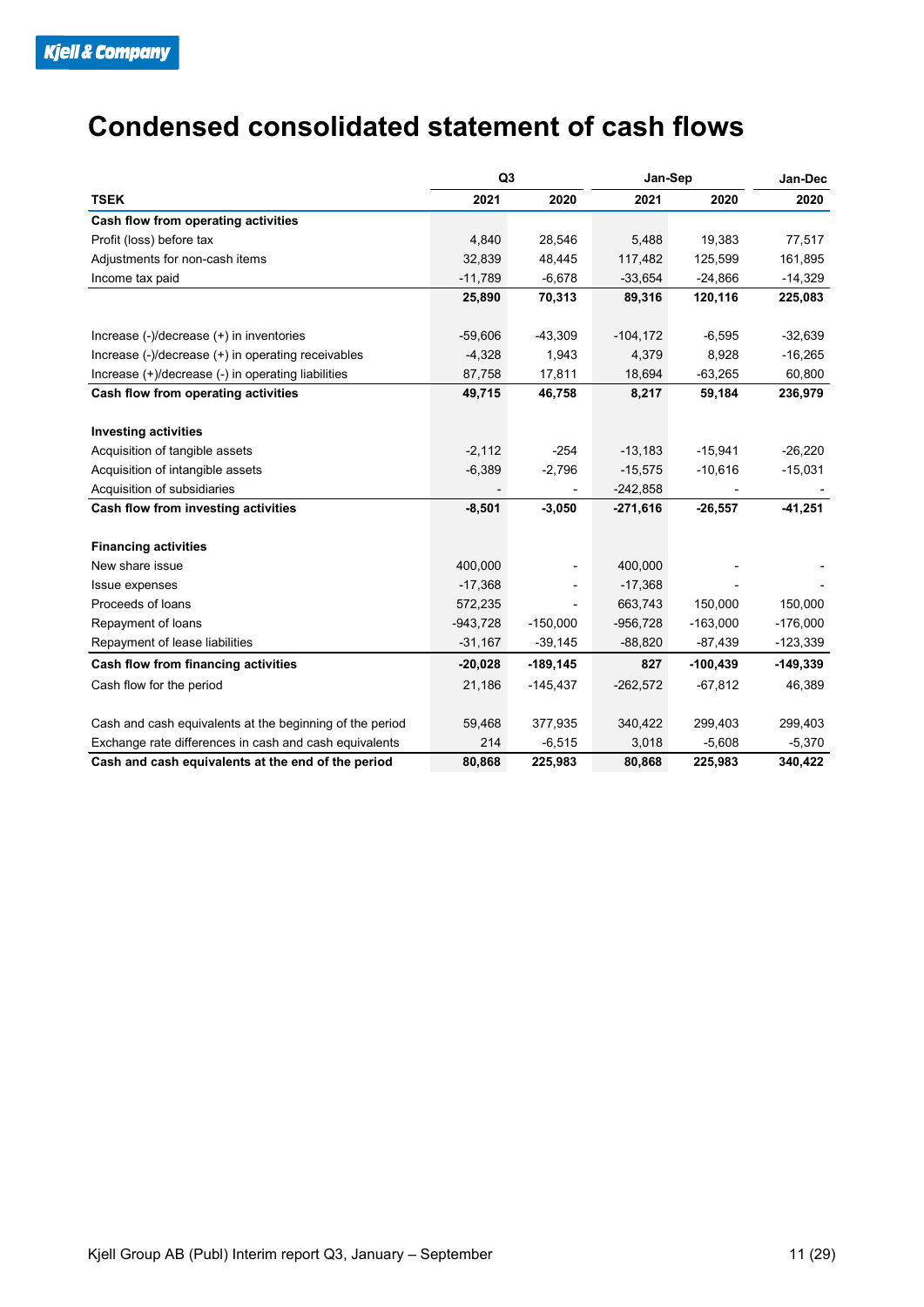### **Condensed notes to the financial statements**

#### **Note 1 General information**

Kjell Group AB (publ) (the "company"), Corp. Reg. No. 559115-8448, is a company with its registered offices in Malmö, Sweden. These consolidated interim financial statements for the Group ("interim report") for the period January-September 2021 encompasses the company and its subsidiaries, referred to jointly below as the "Group." The Group's Consolidated accounting currency is SEK. All of the amounts are presented in thousands of SEK (TSEK), unless otherwise stated.

#### **Note 2 Accounting policies**

This interim report has been prepared in accordance with IAS 34 *Interim Financial Reporting* and the applicable provisions in the Swedish Annual Accounts Act, and should be read together with the Group's annual reports for 2018–2020. The interim report for the Parent Company has been prepared in accordance with Chapter 9 of the Swedish Annual Accounts Act, *Interim Report*. This interim report does not contain all the information required for comprehensive reporting in accordance with IFRS. However, explanatory notes have been included to explain events and transactions that are material for understanding the changes in the Group's financial position and performance. The accounting policies applied in this interim report are the same as those applied in the annual reports for 2018–2020 for both the Group and the Parent Company. The Group did not apply any new IFRS or new interpretations published by the IFRS Interpretations Committee in advance. Issued standards and interpretations that have not yet come into effect are not expected to have any material impact on the Group.

#### **Note 3 Important estimates and judgements**

The management of the Group makes estimates and assumptions about the future, and makes judgements on which accounting policies should be applied to the preparation of the financial statements. Estimates and judgements are reviewed continuously and assumptions are based on historical experience and other factors, including expectations of future events considered reasonable under the prevailing circumstances. The resulting accounting estimates will, by definition, seldom correspond to the actual

results. The material estimates made by management when applying the Group's accounting policies and the most important sources of uncertainty in the estimates are the same as those described in Note 30 of the Group's annual reports for 2018–2020. For a description of the effects of the ongoing COVID-19 pandemic on the Group, refer to Note 12.

#### **Note 4 Other disclosures**

#### *Incentive programmes*

An extraordinary general meeting on 15 September 2021 introduced a long-term incentive programme in the form of a performance share savings programme. The programme encompasses a total of 16 senior executives and key management personnel in Kjell & Company. In order to participate in the long-term incentive programme, participants are required to acquire shares (known as "savings shares") in Kjell Group AB. The maximum investment in savings shares varies from approximately SEK 100,000 to approximately SEK 750,000 and may amount to a total of approximately SEK 4,125,000 for all participants. The CEO, CFO, CCO and CTO received a bonus from Kjell & Company in connection with the listing of the company's shares, with a portion of this bonus used to acquire savings shares (refer to the section "Bonuses" below). Other participants in the programme received a subsidy from Kjell & Company corresponding to 25–50% of the amount these employees must invest in savings shares in order to partake in the programme. Participants who retain their savings shares during the vesting period of about three years and remain an employee of Kjell & Company for the entire vesting period will be entitled to receive performance shares free of charge, on the condition that the performance criterion has been fulfilled. The performance criterion refers to the total shareholder return for the company's share during the vesting period of about three years, known as a "TSR Criterion." The number of performance shares vested and allotted depends on the extent to which the performance criterion has been fulfilled in relation to the set minimum and maximum levels. For each saving share, the CEO, CFO, COO and CTO may be allotted a maximum of seven performance shares, while other participants may be allotted a maximum of five savings shares.

Full allotment will result in a dilution of approximately 1.5% of the total number of shares outstanding. The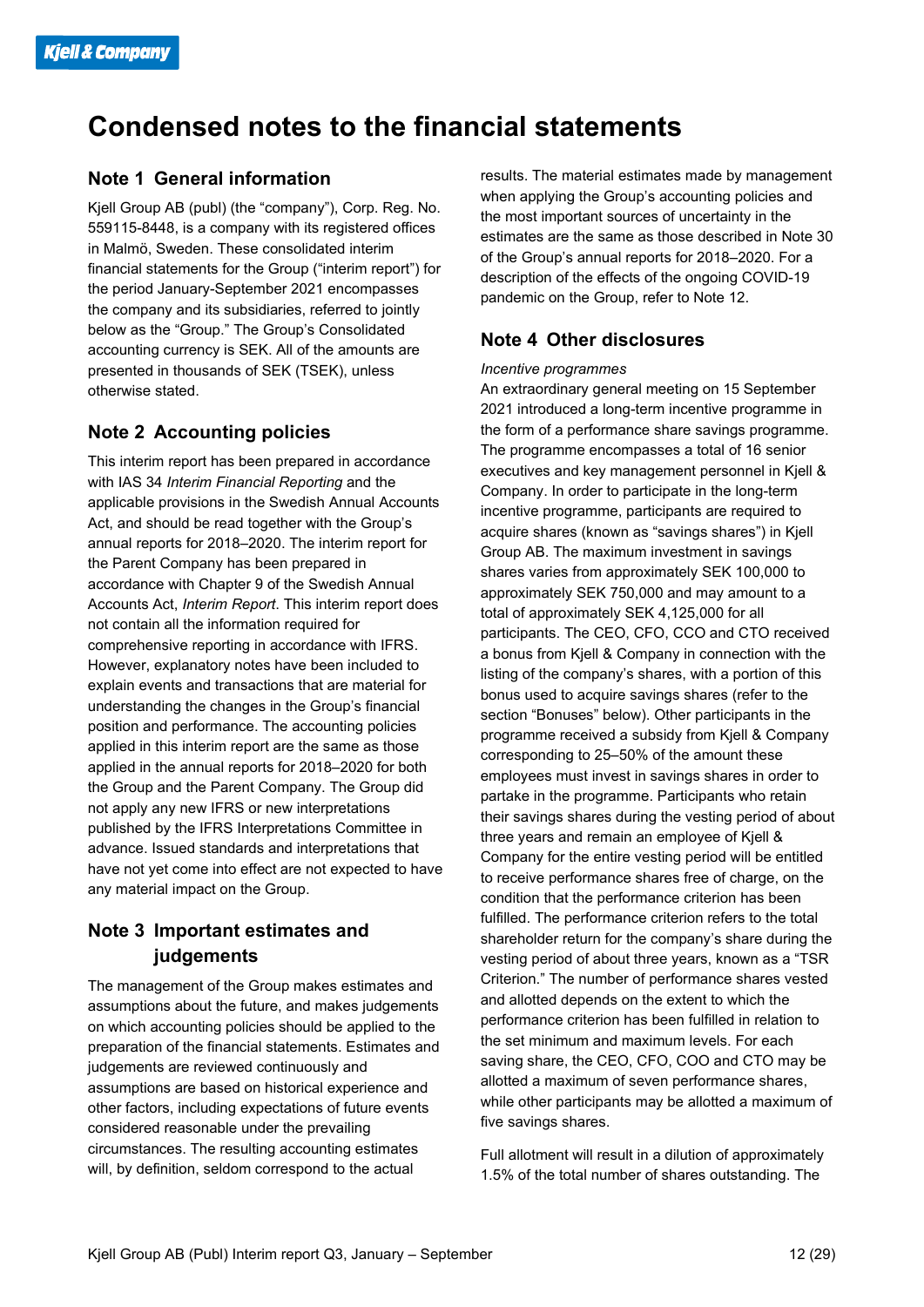costs for the long-term incentive programme are estimated at approximately MSEK 6.9 excluding social security contributions of about MSEK 3.2.

The extraordinary general meeting on 15 September 2021 also resolved to issue 470,466 warrants free of charge, which were to be held in treasury by the company and used to secure the procurement of performance shares for the participants in the incentive programme.

The long-term incentive programme is recognised in accordance with IFRS 2 *Share-based Payment.* Accordingly, the cost for the programme is recognised over the vesting period of approximately three years. The cost for the programme is recognised in profit or loss under "Personnel costs." A contra entry is made directly against equity under "Other contributed capital."

#### *Bonuses*

Prior to the listing of the company's shares, the Board of Directors decided to award bonuses to the CEO, CFO, CCO and CTO. These bonuses, which were conditional on the listing of the company's share, were set at a fixed amount of MSEK 3.0 (plus social security contributions) for the CEO and a total of MSEK 6.5 (plus social security contributions) for the CFO, CCO and CTO. The bonuses were paid as salary from Kjell & Company and at least 50% of the net amount after tax must be used either to acquire savings shares required for participation in the longterm incentive programme described above or to acquire other shares in the company.

#### **Note 5 Revenue and operating segments**

The Group's operations are divided into operating segments based on the parts of the organisation monitored by the company's chief operating decision maker, known as the management approach. For Kjell & Company, this means that the Group's operations are divided into three segments: Sweden, Norway and Denmark, which correspond to the operations in each country. The segments encompass sales via service points in Sweden and Norway and online-generated sales in each country. The Sweden segment also includes costs for Group-wide functions, including the purchasing organisation in Shanghai, since this reflects how the segments are monitored internally by the Group.

No sales are conducted between the segments. Accordingly, all revenue for the segments is from sales to external customers. The same accounting policies are applied to the segments as for the Group. The performance measure recognised for the segments is "Adjusted EBITA". Information about each reportable segment is provided below.

| Jul-Sep                                                                                 | Sweden  |         | <b>Denmark</b><br>Norway |        |        | <b>Total</b>             |           |           |
|-----------------------------------------------------------------------------------------|---------|---------|--------------------------|--------|--------|--------------------------|-----------|-----------|
| <b>TSEK</b>                                                                             | 2021    | 2020    | 2021                     | 2020   | 2021   | 2020                     | 2021      | 2020      |
| Net sales                                                                               | 450,502 | 432,734 | 71,755                   | 59,228 | 66,786 |                          | 589,042   | 491,962   |
| Depreciation excl.amortisation on intangible<br>assets related to business combinations | 28,922  | 28,385  | 5,496                    | 6,516  | 330    | $\overline{\phantom{0}}$ | 34.748    | 34,901    |
| <b>Adjusted EBITA</b>                                                                   | 38,911  | 45,876  | 5,055                    | $-856$ | 7,204  | $\blacksquare$           | 51,170    | 45,020    |
| Amortisation on intangible assets related to<br>business combinations                   |         |         |                          |        |        |                          | $-4,204$  |           |
| Items affecting comparability                                                           |         |         |                          |        |        |                          | $-24,283$ | -541      |
| <b>Operating profit</b>                                                                 |         |         |                          |        |        |                          | 22,683    | 44,479    |
| Net financial items                                                                     |         |         |                          |        |        |                          | $-17,843$ | $-15,934$ |
| Profit (loss) before tax                                                                |         |         |                          |        |        |                          | 4,840     | 28,546    |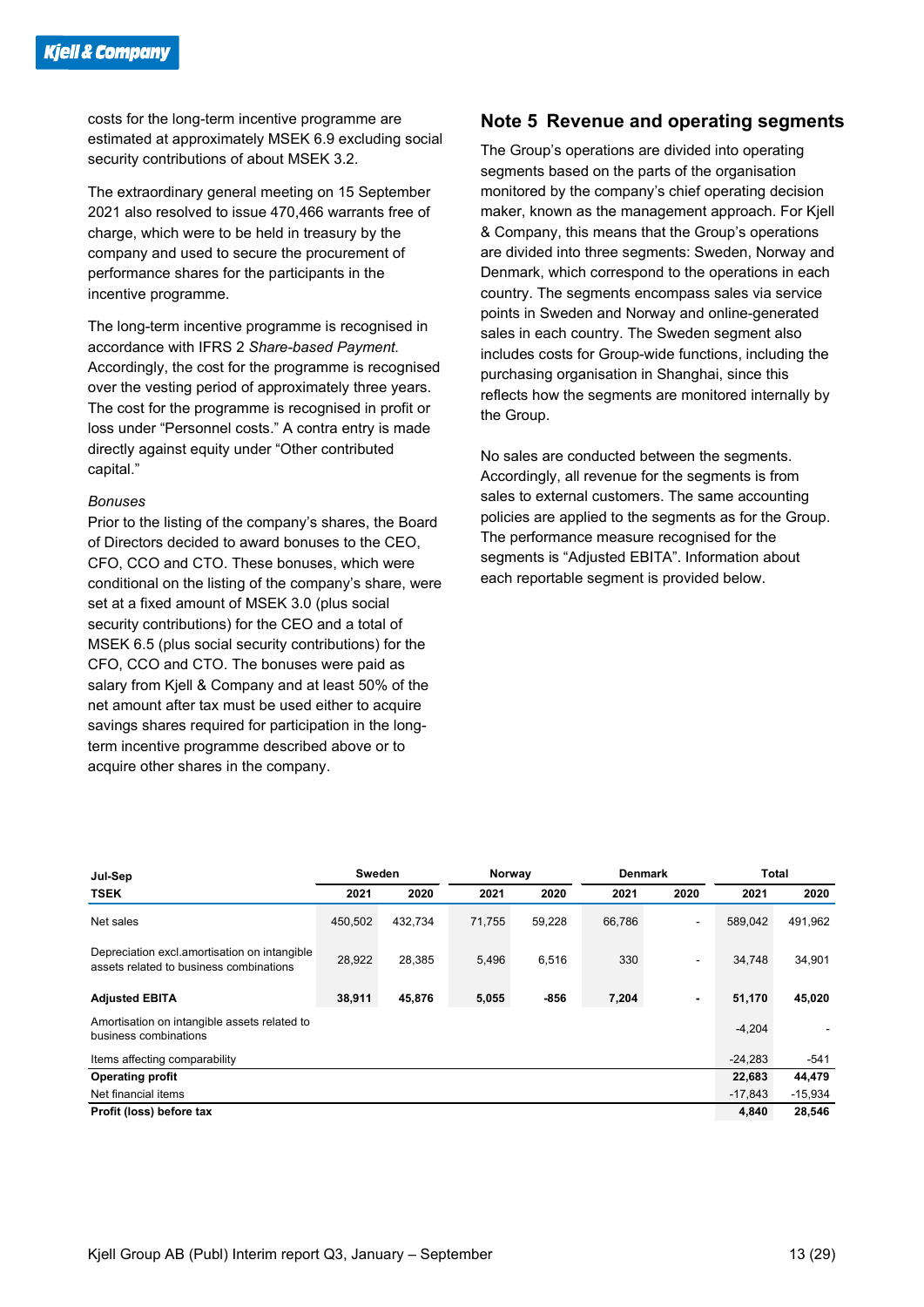| Jan-Sep                                                                                 |           | Sweden    |         | Norway<br><b>Denmark</b> |         |                | Total     |           |
|-----------------------------------------------------------------------------------------|-----------|-----------|---------|--------------------------|---------|----------------|-----------|-----------|
| <b>TSEK</b>                                                                             | 2021      | 2020      | 2021    | 2020                     | 2021    | 2020           | 2021      | 2020      |
| Net sales                                                                               | 1,273,279 | 1,167,396 | 194,512 | 165,466                  | 111,451 |                | 1,579,242 | 1,332,862 |
| Depreciation excl.amortisation on intangible<br>assets related to business combinations | 88,447    | 84.302    | 17.786  | 19,022                   | 497     | $\blacksquare$ | 106.730   | 103,324   |
| <b>Adjusted EBITA</b>                                                                   | 79,007    | 80,354    | 7,788   | $-7,228$                 | 13,411  | $\blacksquare$ | 100,206   | 73,126    |
| Amortisation on intangible assets related to<br>business combinations                   |           |           |         |                          |         |                | $-6,997$  |           |
| Items affecting comparability                                                           |           |           |         |                          |         |                | $-39,047$ | $-5,182$  |
| <b>Operating profit</b>                                                                 |           |           |         |                          |         |                | 54,162    | 67,944    |
| Net financial items                                                                     |           |           |         |                          |         |                | $-48,674$ | $-48,561$ |
| Profit (loss) before tax                                                                |           |           |         |                          |         |                | 5,488     | 19,383    |

#### **Note 6 Earnings per share**

Earnings per share are calculated as net profit for the period divided by the weighted average number of shares during the period. Prior to the company's IPO on 16 September 2021, there were preference shares that carried entitlement to a cumulative dividend. When calculating earnings per share, the cumulative dividend (after tax) that accrues on the preference shares reduced net profit for the period. In connection with the IPO, these preference shares were converted to common shares or withdrawn. When calculating earnings per share, net profit for the period has been reduced by the amount of the dividend that had accrued on the preference shares as long as these shares were outstanding.

#### **Note 7 Refinancing of the Group**

In connection with the IPO of Kjell Group AB, a new financing agreement comprising credit facilities totalling MSEK 910 was signed. These facilities were provided by Nordea and, along with the proceeds from the new share issue, were used to refinance the Group's existing indebtedness.

The facilities have a term of three years from the settlement date for the allotted shares on 20 September 2021. The Group has the option of two extensions of one year each, subject to the lender accepting such an extension. The facilities will be subject to interest periods of one, two, three or six months. The credit facilities are conditional on the ratio between the Group's total net debt to EBITDA (calculated in accordance with the terms of the credit facilities) not exceeding the levels stipulated in the credit agreement.

As of the reporting date, the Group had met these conditions.

An earlier credit facility was raised in July 2017 and was repaid in full in connection with the signing of the new credit facility. In addition to the credit facility, the Group also had a PIK bond. The bond, which was issued in July 2017, had an original nominal amount of MSEK 165 and a fixed interest rate that was capitalised by the Group issuing new bonds corresponding to the interest rate for the period, in accordance with the loan agreement. The bond matured in conjunction with the signing of a new credit facility as specified above.

#### **Note 8 Fair value of financial instruments**

The fair value of the liabilities in the Group's credit facility is estimated at TSEK 574,999 (887,656), compared with the carrying amount of TSEK 570,904 (883,047). The facility bears a floating interest rate plus a margin. Management estimates that there has been no change in credit margins since the loan agreement was signed that could have a material impact on the fair value of the loan. The difference between the fair value and the carrying amount of the bank facilities is thus primarily attributable to the carrying amount of the loan including transaction costs that remain to be amortised as part of the effective interest rate.

The fair value belongs to Level 2 of the fair value hierarchy. The carrying amounts of all other financial liabilities and financial assets are considered to be a reasonable estimate of their fair values.

The Group has a financial liability for the contingent earnout linked to the acquisition of AV-Cables. The fair value of the liability for the contingent consideration is based on the present value of the expected payment according to the relevant acquisition agreement. The outcome of the undiscounted value of the purchase consideration is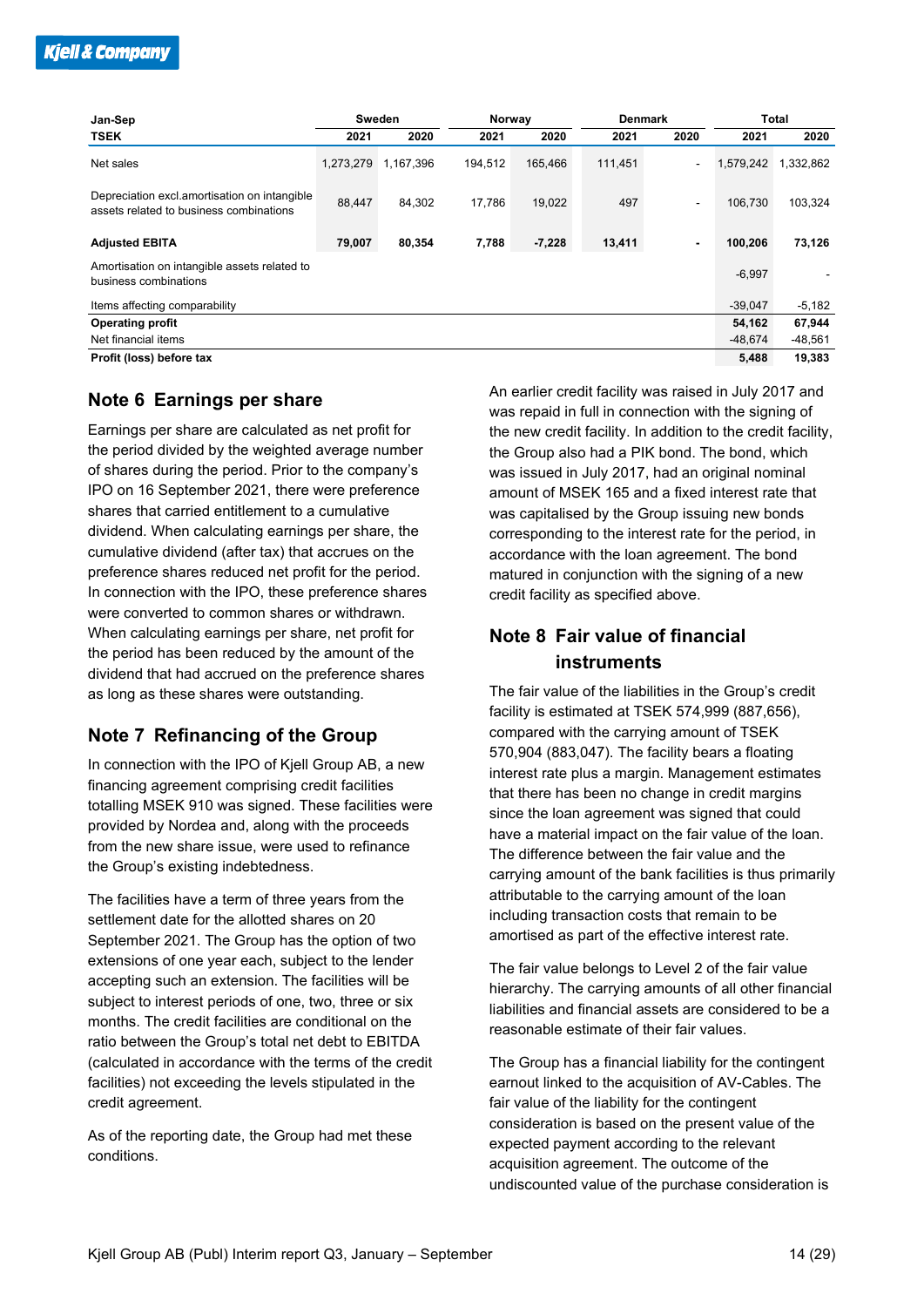calculated at MSEK 74.9. The fair value of the contingent consideration with a discount rate of 1.6% amounts to MSEK 74.0. Refer to Note 11 for more information.

#### **30 Sep 2021**

| <b>TSEK</b>              |                         | Level 1 Level 2 Level 3 | Total  |
|--------------------------|-------------------------|-------------------------|--------|
| Contingent consideration |                         | - 73,993                | 73.993 |
|                          |                         |                         |        |
| 30 Sep 2020              |                         |                         |        |
| <b>TSEK</b>              | Level 1 Level 2 Level 3 |                         | Total  |
| Contingent consideration |                         |                         |        |
|                          |                         |                         |        |
| 31 Dec 2020              |                         |                         |        |
| <b>TSEK</b>              | Level 1 Level 2 Level 3 |                         | Total  |
| Contingent consideration |                         |                         |        |

| <b>Contingent consideration</b>           | 30 Sep |      | 31 Dec |  |
|-------------------------------------------|--------|------|--------|--|
| <b>TSEK</b>                               | 2021   | 2020 | 2020   |  |
| Balance at the beginning<br>of the period |        |      |        |  |
| Added through business<br>combinations    | 71,929 |      |        |  |
| Payments                                  |        |      |        |  |
| Recognised in profit or<br>loss           |        |      |        |  |
| Change in fair value                      | 2,038  |      |        |  |
| Currency effects                          | 26     |      |        |  |
| Balance at the end of<br>the period       | 73,993 |      |        |  |

#### **Note 9 Seasonal variations**

The Group's operations are impacted by the effect of seasonal variations on demand and the Group's revenue also displays seasonal variations, with higher sales figures normally reported in the fourth quarter of the financial year compared with other quarters.

#### **Note 10 Risks and uncertainties**

All business operations are associated with risk. Risks can arise due to world events and can impact a specific industry or be more general in nature or impact a specific company. The Group works continuously to identify, measure and manage risks and can, in certain cases, influence the likelihood that a risk-related event will occur.

The Group's performance is largely impacted by consumer behaviour in the markets where it operates, and to be able to continuously provide customers with an attractive offering and thereby ensure the company's competitiveness, it is necessary to understand how the operating environment is changing. The operations that the

Group conducts are associated with risks that could have a negative impact on the Group to varying degrees. These risks are divided into strategic, operating and financial risks.

The Group works to continuously update the Group's risk status following a systematic process whereby risks are identified, assessed and managed. Based on priority, the company focuses on the risks deemed to have the potential to have the greatest negative impact on the operations, and this work forms part of the strategic and operational management of the Group.

From both a short and long-term perspective, strategic risks mainly include risks associated with changes in the operating environment and increased competition, technology shifts and customer purchasing behaviour, market position, product range and offering, and growth. Operating risks mainly comprise risks associated with purchasing, sustainability, IT systems, logistics, key employees, leases, waste and regulatory risks. Financial risks comprise risks associated with currency exposure, undercapitalisation, transport costs, raw material prices and increased payroll costs.

The impact of the COVID-19 pandemic is described in Note 12.

The Group's Board of Directors and management have reviewed the development of these material risks and uncertainties since the publication of the annual report for 2020 and can confirm that no changes have occurred other than those specified in this interim report.

#### **Note 11 Business combinations**

The Group acquired 100% of the unlisted Danish company AV-Cables.dk on 29 April 2021 and the total purchase consideration transferred was TSEK 383,759.

The purchase consideration amounted to MSEK 383.8, of which MSEK 243.8 was paid in cash. MSEK 68.0 will be paid by issuing a promissory note. MSEK 22.4 was reinvested in Kjell Group AB (formerly Kjell HoldCo AB) through an offset issue. The remaining MSEK 45.6 was settled by issuing a promissory note with an interest rate of 10%, which was settled with shares in Kjell Group AB on 17 September 2021. The seller also has the option to receive an earnout of a maximum of MSEK 102.5 on the condition that specific earnings targets have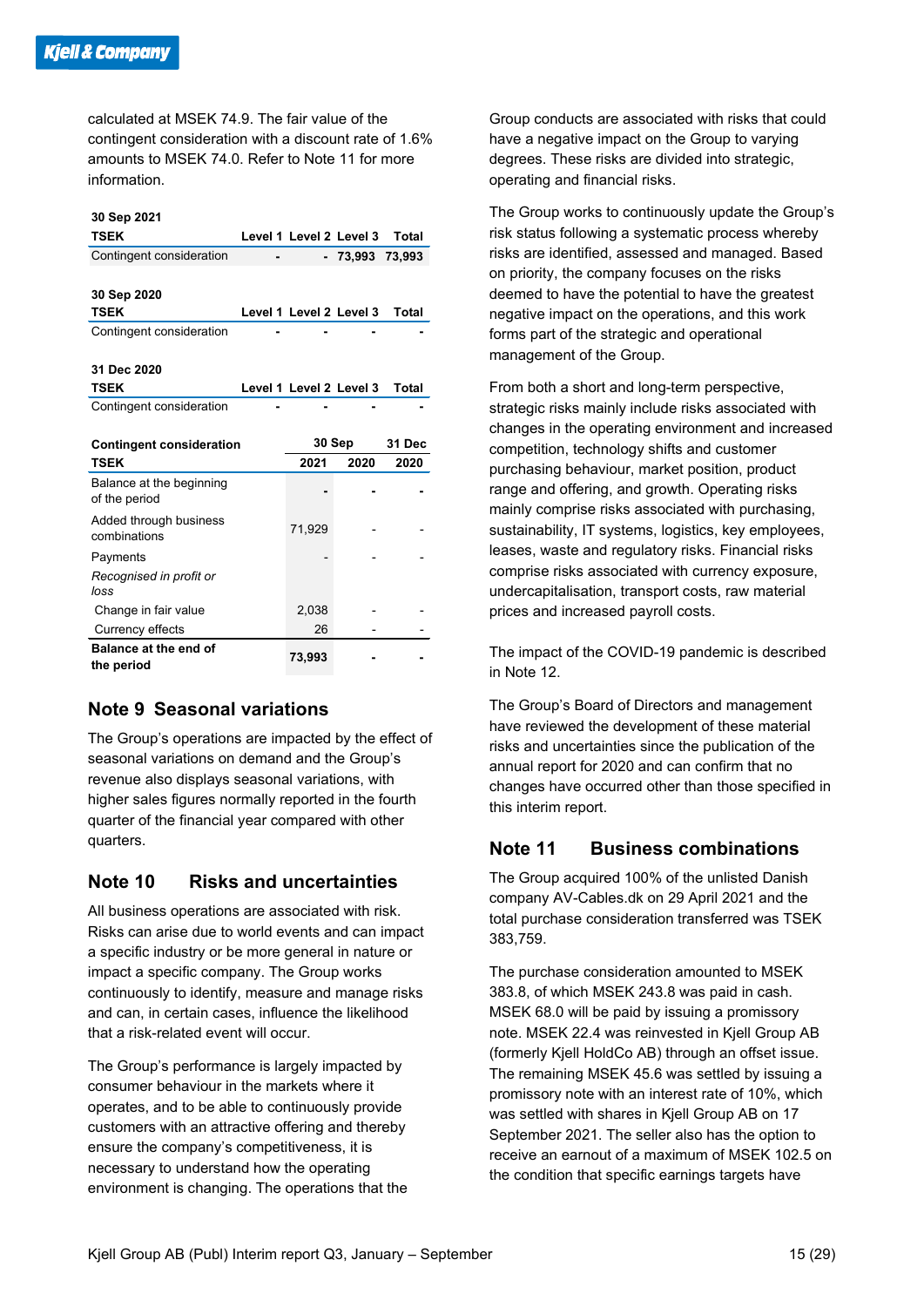been met. The fair value of the earnout on the acquisition date of 29 April 2021 was deemed to amount to MSEK 71.9.

#### **a) Transferred consideration**

The following table summarises the fair value of the consideration transferred on the acquisition date.

#### **TSEK**

| Cash and cash equivalents                 | 243,808 |
|-------------------------------------------|---------|
| New issued shares, 12,436 Common shares A | 22.404  |
| Promissory note                           | 45.618  |
| Contingent consideration                  | 71.929  |
| <b>Total transferred consideration</b>    | 383,759 |

The fair value of the transferred common shares in Kjell Group AB has been estimated using a multiple valuation to calculate an enterprise value (EV) reduced by net debt. The EV has thereafter been reduced by the value of the preference shares to arrive at a fair value of the common shares.

#### **b) Contingent consideration**

The acquisition agreement states that a contingent earnout is to be paid to the former owners of AV-Cables depending on the earnings performance of AV-Cables in 2021. The maximum consideration that may be paid under the transfer agreement amounts to MSEK 102.5. The minimum amount that may be paid is SEK 0. The outcome of the contingent consideration is calculated at MSEK 74.9, undiscounted. The fair value of the contingent consideration with a discount rate of 1.6% amounts to MSEK 74.0. The contingent consideration is recognised as a current liability under "Other liabilities" in the consolidated statement of financial position.

#### **c) Acquisition-related costs**

Acquisition-related costs of TSEK 5,508 were excluded from the acquisition price and recognised as an expense for the current year on the row "Other external expenses" in the consolidated statement of profit or loss. These costs are also classified as costs affecting comparability.

#### **d) Identifiable assets acquired and liabilities assumed**

The following table summarises the carrying amounts of assets acquired and liabilities assumed on the acquisition date.

#### **TSEK**

| Tangible assets                        | 32,540    |
|----------------------------------------|-----------|
| Right-of-use assets                    | 358       |
| Other intangible assets                | 122,748   |
| Deferred tax assets                    | 227       |
| <b>Current assets</b>                  | 35.492    |
| Cash and cash equivalents              | 8.271     |
| Non-interest-bearing liabilities       | $-26,284$ |
| Deferred tax liabilities               | $-28,470$ |
| Lease liabilities                      | $-344$    |
| Total acquired identifiable net assets | 144,538   |
| Goodwill                               | 239,221   |
| <b>Total transferred consideration</b> | 383.759   |

#### **e) Impact on the Group's earnings**

In 2021, the acquisition contributed TSEK 111,451 to the Group's revenue and TSEK -4,441 to the Group's profit before tax. If the acquisition had taken place on 1 January 2021, management estimates that the Group's revenue would have been impacted by TSEK 247,571 and the Group's profit before tax for the period by TSEK 14,224.

#### **f) Goodwill**

Goodwill is recognised on the acquisition in 2021 since the purchase considerations paid for the business combinations included amounts for expected synergies, growth in revenue and the future market performance of the acquired company. These benefits are not recognised separately from goodwill since they do not fulfil the criteria for identifiable intangible assets. Goodwill arising on this acquisition is not currently expected to be tax deductible.

| Balance at the end of the period       | 760,175 |
|----------------------------------------|---------|
| Currency effects                       | 88      |
| <b>Business combinations</b>           | 239.221 |
| Balance at the beginning of the period | 520.866 |
| Accumulated cost                       |         |

#### **Note 12 Impact of COVID-19 pandemic**

The pandemic continues to impact the 2021 financial year, and the Group has closely monitored and continues to closely monitor the course of events, taking action and adapting its operations as needed. The COVID-19 pandemic has been handled in different ways in the markets where the Group is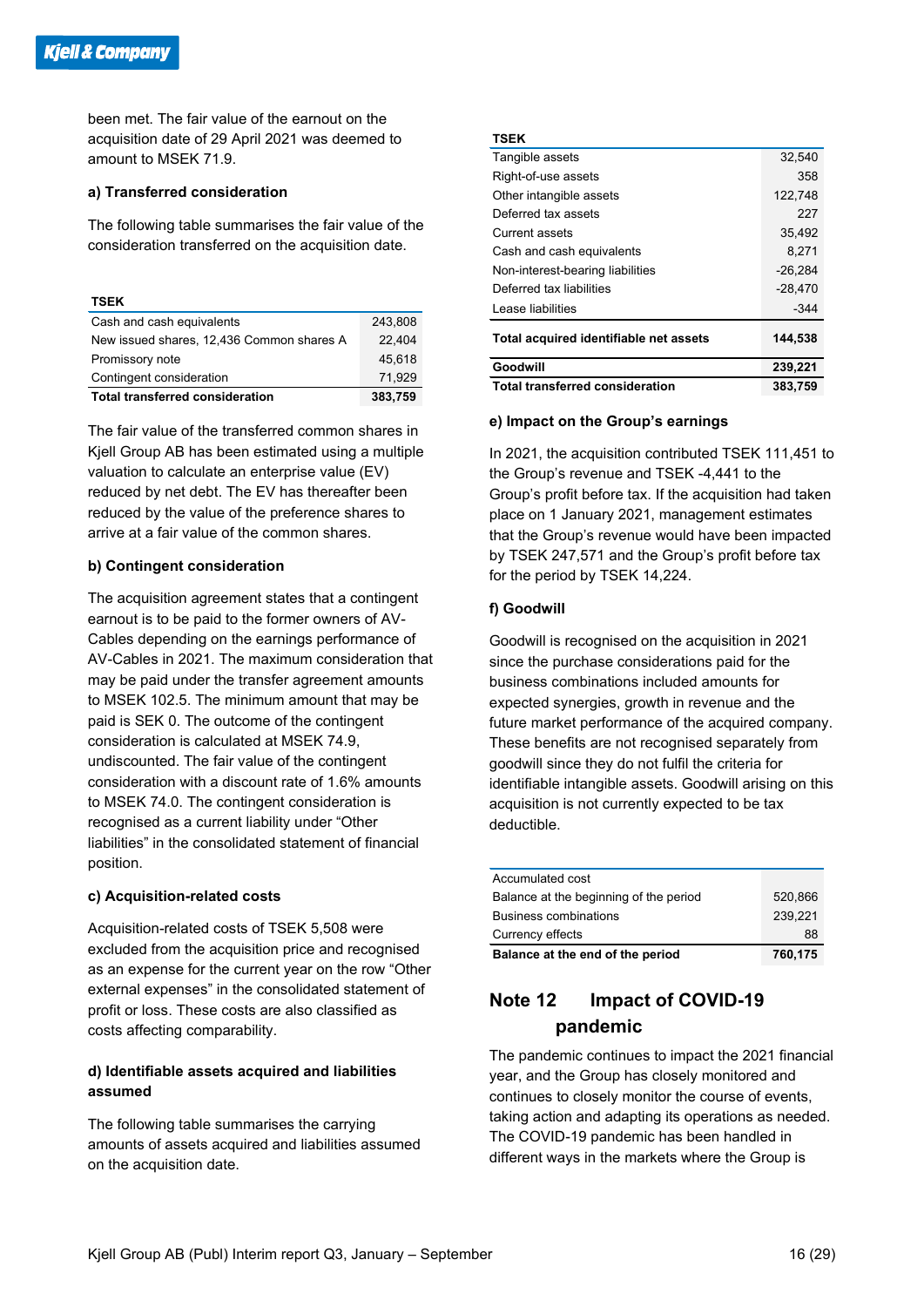currently active as a result of the restrictions and recommendations in the respective countries.

During the first and second quarters of the year, service points in Sweden were open, albeit with fewer customers in the stores at any given time since the company complied with the existing recommendations for Swedish retail, including limiting the number of customers depending on the size of the store. Towards the end of the third quarter, these restrictions were lifted, and we are seeing a gradual recovery in physical channels as a result. Other important factor is that customer needs are adjusting as the pandemic situation changes. We have seen growing demand for products related to a mobile lifestyle compared with the preceding year, when customers spent more time in lockdown at home. We also seen a corresponding decline in demand for products related to working from home.

In Norway, there was initially an increased spread of contagion and the government imposed tougher restrictions, which compelled Kjell & Company to

furlough some 60 employees and close 11 stores (nine in Oslo and one each in Bodø and Haugesund). These measures continued into April before being significantly reduced in May. Sales at service points have started to recover since physical retail locations were permitted to reopen, even though Norwegian consumers have been relatively cautious when it comes to visiting physical retail locations.

In Denmark, where we currently only have an online presence, we see a clear correlation between the trend in terms of sales growth and the dates over the last year on which the Danish authorities discussed the pandemic and restrictions.

#### **Note 13 Significant events after the reporting date**

No significant events took place after the reporting date other than those events referred to earlier in the report.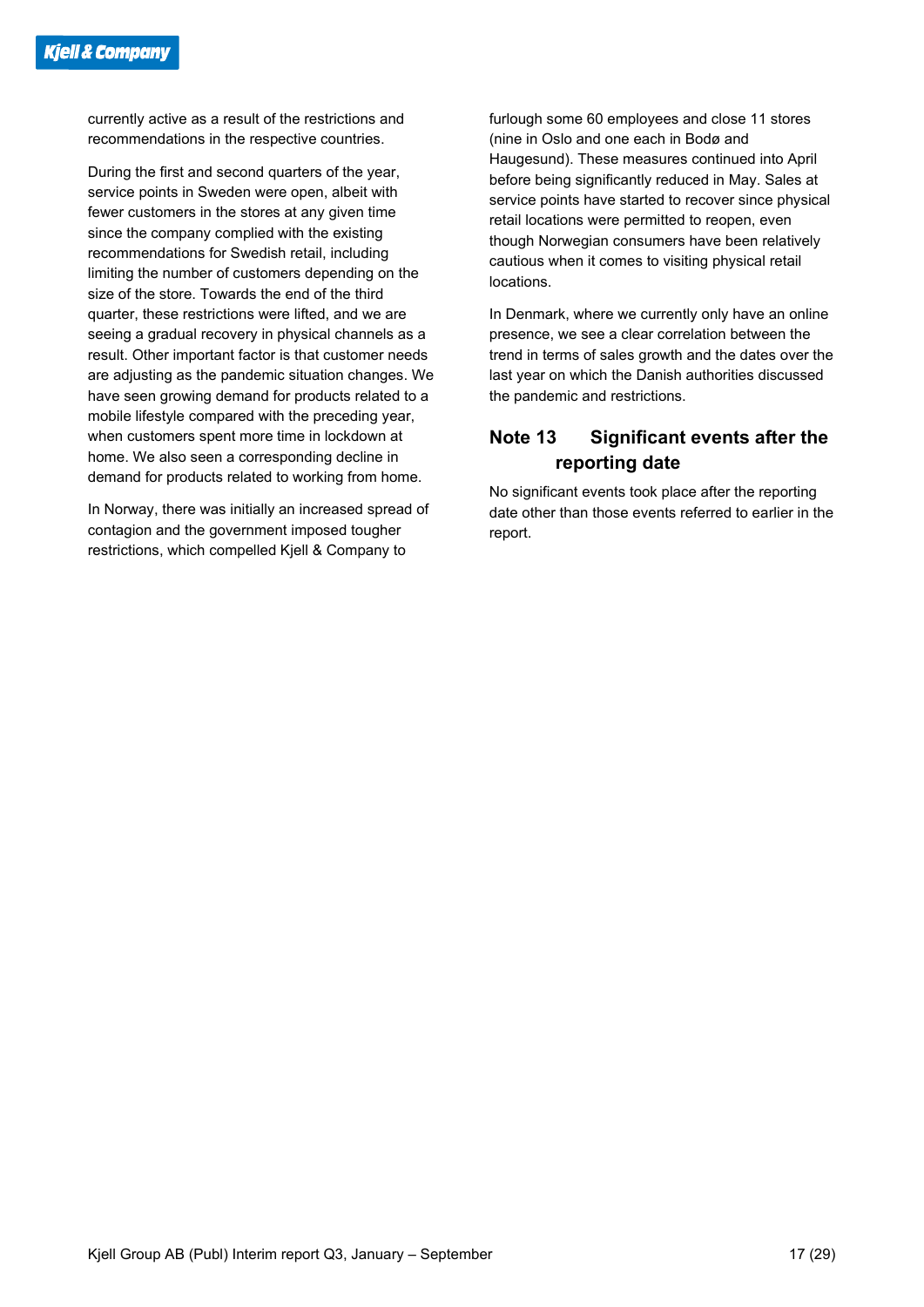### **Condensed Parent Company income statement**

|                                     | Q <sub>3</sub> |                          |           | Jan-Sep |          |  |
|-------------------------------------|----------------|--------------------------|-----------|---------|----------|--|
| <b>TSEK</b>                         | 2021           | 2020                     | 2021      | 2020    | 2020     |  |
| <b>Net sales</b>                    | 1,200          |                          | 1,589     |         |          |  |
| <b>Operating expenses</b>           |                |                          |           |         |          |  |
| Other external expenses             | $-24,231$      | $-36$                    | $-35,018$ | $-129$  | -4,536   |  |
| <b>Operating profit</b>             | $-23,031$      | -36                      | $-33,429$ | $-129$  | $-4,536$ |  |
| <b>Financial items</b>              |                |                          |           |         |          |  |
| <b>Financial expenses</b>           | $-1,102$       | $\overline{\phantom{a}}$ | $-1,871$  | $-1$    | $-1$     |  |
| Profit (loss) after financial items | $-24, 133$     | -36                      | $-35,300$ | $-130$  | $-4,537$ |  |
| Appropriations                      |                |                          |           |         | 4,536    |  |
| Profit (loss) before tax            | $-24, 133$     | -36                      | $-35,300$ | $-130$  | $-1$     |  |
| Income tax                          |                | 5                        |           | 25      |          |  |
| Profit (loss) for the period        | $-24, 133$     | $-31$                    | $-35,300$ | $-105$  | $-1$     |  |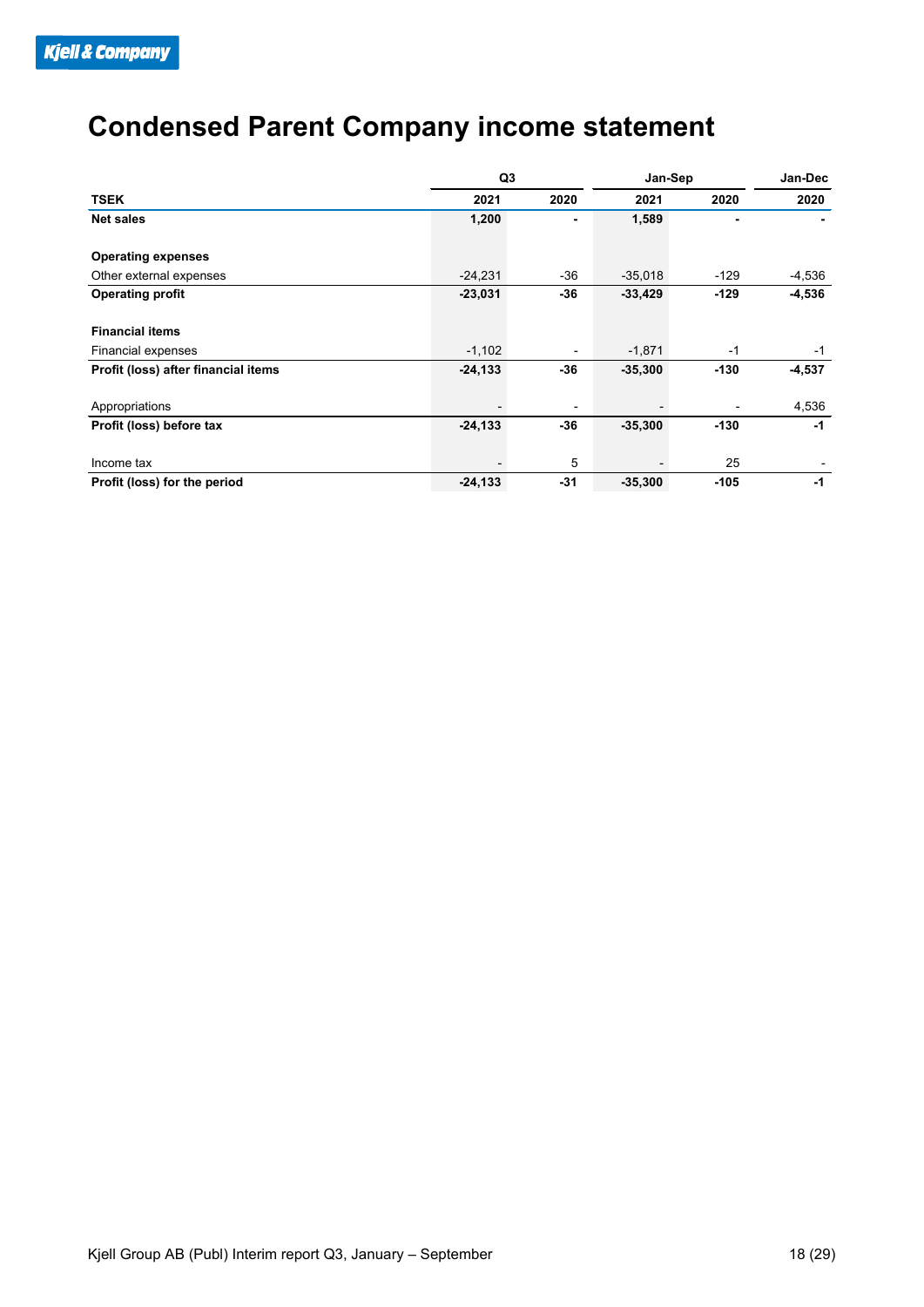## **Condensed Parent Company balance sheet**

|                                                                   |                | 30 Sep    | 31 Dec  |         |
|-------------------------------------------------------------------|----------------|-----------|---------|---------|
| <b>TSEK</b>                                                       | <b>Not</b>     | 2021      | 2020    | 2020    |
| <b>Assets</b>                                                     |                |           |         |         |
| <b>Non-current assets</b>                                         |                |           |         |         |
| <b>Financial non-current assets</b>                               |                |           |         |         |
| Participation in group companies                                  |                | 729,196   | 661,157 | 661,157 |
| Total financial non-current assets                                |                | 729,196   | 661,157 | 661,157 |
| <b>Total non-current assets</b>                                   |                | 729,196   | 661,157 | 661,157 |
| <b>Current assets</b>                                             |                |           |         |         |
| <b>Current receivables</b>                                        |                |           |         |         |
| - Current receivables from group companies                        |                | 882,241   | 800     | 5,336   |
| - Prepaid expenses and accrued income                             |                | 1,752     | 5       | 61      |
| - Tax receivables                                                 |                | 4,721     | 25      |         |
| Total current receivables                                         |                | 888,714   | 830     | 5,397   |
| Cash and cash equivalents                                         |                | 117       | 1,044   | 920     |
| <b>Total current assets</b>                                       |                | 888,831   | 1,874   | 6,317   |
| <b>Total assets</b>                                               |                | 1,618,027 | 663,031 | 667,474 |
| <b>Equity and liabilites</b><br><b>Equity</b><br>Resticted equtiy |                |           |         |         |
| - Share capital                                                   |                | 515       | 162     | 162     |
| Non-restricted equity                                             |                |           |         |         |
| - Share premium reserve                                           |                | 1,091,433 | 662,495 | 662,495 |
| - Retained earnings                                               |                | 22,665    | 377     | 377     |
| - Profit (loss) for the period                                    |                | $-35,300$ | $-105$  | $-1$    |
| <b>Total equity</b>                                               |                | 1,079,313 | 662,929 | 663,033 |
|                                                                   |                |           |         |         |
| <b>Non-current liabilities</b>                                    |                |           |         |         |
| Non-current interest-bearing liabilities                          | $\overline{7}$ | 446,705   |         |         |
| <b>Total non-current liabilities</b>                              |                | 446,705   |         |         |
| <b>Current liabilities</b>                                        |                |           |         |         |
| Current interest-bearing liabilities                              | $\overline{7}$ | 44,200    |         |         |
| Accounts payable                                                  |                | 2,076     |         |         |
| Current liabilities to group companies                            |                | 8,533     |         |         |
| Other current liabilities                                         |                | 10,852    |         |         |
| <b>Tax liabilities</b>                                            |                | 72        | 47      | 47      |
| Accrued expenses and deferred income                              |                | 26,276    | 55      | 4,394   |
| <b>Total current liabilities</b>                                  |                | 92,009    | 102     | 4,441   |
| <b>Total equity and liabilities</b>                               |                | 1,618,027 | 663.031 | 667,474 |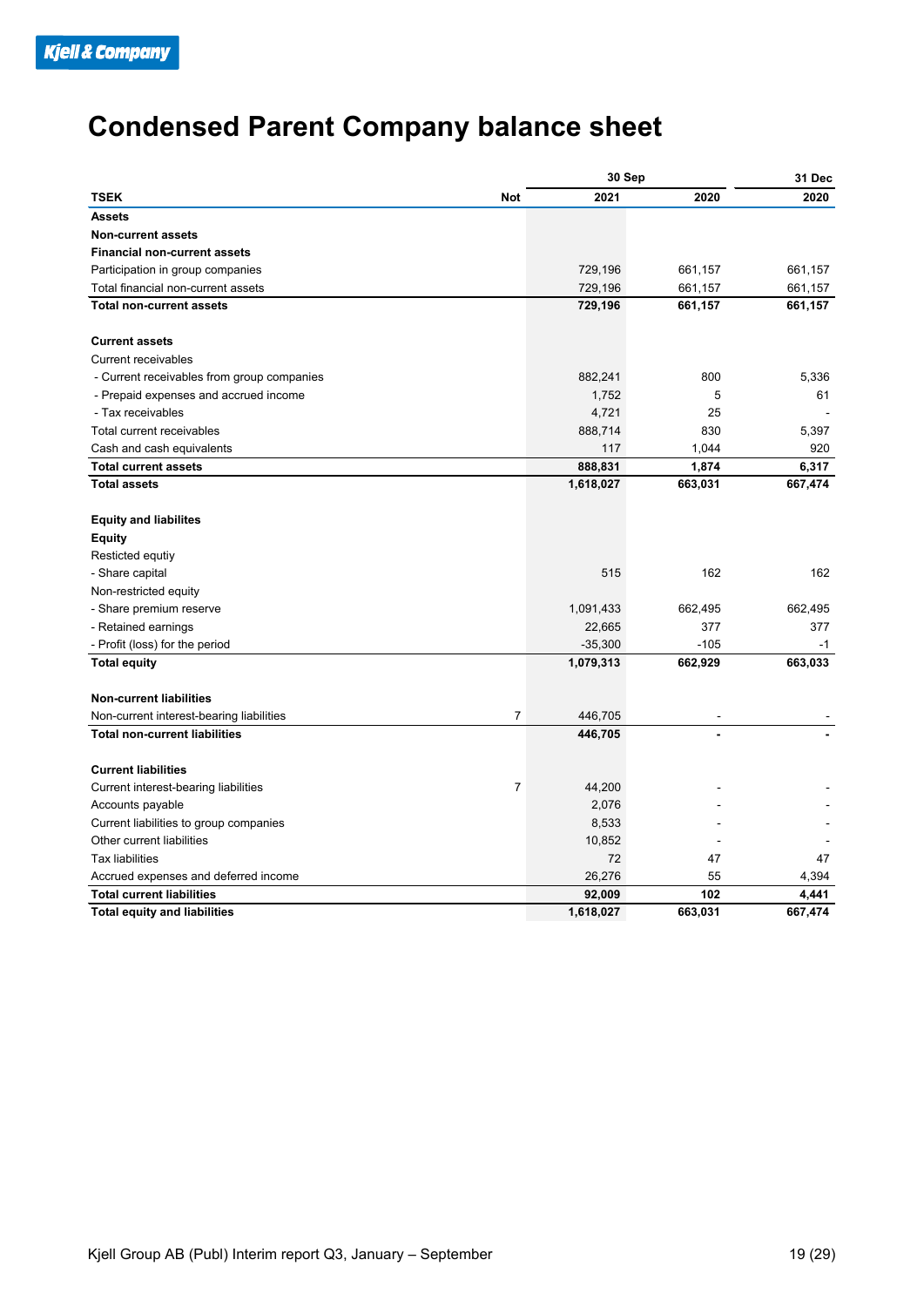The Board of Directors and CEO give their assurance that the interim report provides a fair review of the development of the Group's and Parent Company's operations, profit and financial position and describes the material risks and uncertainty factors faced by the Parent Company and the companies included in the Group.

**Malmö, 18 November 2021**

**Ingrid Johansson Blank Fredrik Dahnelius** Chairman of the Board **Board Chairman** of the Board

**Catrin Folkesson Thomas Broe-Andersen** Board member **Board member** Board member

Board member CEO

**Ola Burmark Andreas Rylander Andreas Rylander** 

 **Simon Larsson** Board member

The information in this interim report has not been reviewed by the company's auditors.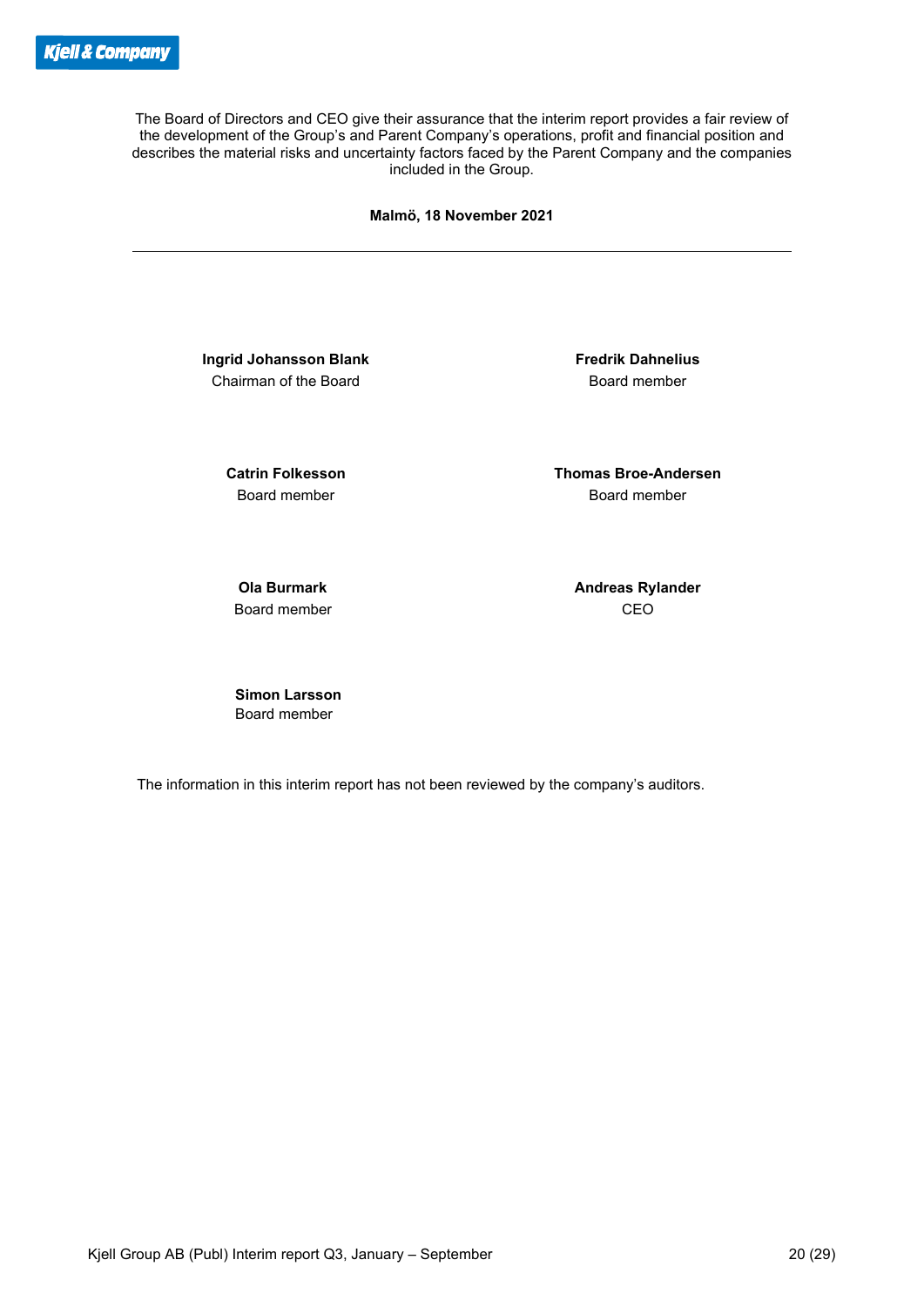### **Selected financial information**

|                                      | Q3     |                          | Jan-Sep |         | Oct-Sep                      | Jan-Dec |
|--------------------------------------|--------|--------------------------|---------|---------|------------------------------|---------|
| <b>MSEK</b>                          | 2021   | 2020                     | 2021    | 2020    | 20/21                        | 2020    |
| Members in loyalty club, thousand    |        | $\overline{\phantom{0}}$ | 2,437   | 1,918   | 2,437                        | 2,115   |
| <b>Customer NPS</b>                  |        |                          | 74      | 68      | 73                           | 70      |
| Net sales                            | 589.0  | 492.0                    | 1,579.2 | 1,332.9 | 2,245.4                      | 1,999.0 |
| Sales growth, %                      | 19.7%  | 5.6%                     | 18.5%   | 5.8%    | 15.5%                        | 6.8%    |
| Comparable growth, %                 | 3.4%   | 4.7%                     | 7.3%    | 4.3%    |                              | 5.7%    |
| Gross profit                         | 250.3  | 217.6                    | 691.4   | 595.6   | 973.3                        | 877.5   |
| Gross margin, %                      | 42.5%  | 44.2%                    | 43.8%   | 44.7%   | 43.3%                        | 43.9%   |
| <b>Adjusted EBITA</b>                | 51.2   | 45.0                     | 100.2   | 73.1    | 174.0                        | 146.9   |
| Adjusted EBITA margin, %             | 8.7%   | 9.2%                     | 6.3%    | 5.5%    | 7.7%                         | 7.3%    |
| Items affecting comparability        | 24.3   | 0.5                      | 39.0    | 5.2     | 41.4                         | 7.6     |
| Cash flow from operating activities  | 49.7   | 46.8                     | 8.2     | 59.2    | 186.0                        | 237.0   |
| Working capital                      |        |                          | $-0.2$  | 43.4    |                              | $-37.6$ |
| Core working capital                 |        | -                        | 208.5   | 159.2   | $\qquad \qquad \blacksquare$ | 118.2   |
| Financial net debt                   |        | -                        | 490.0   | 657.1   | $\overline{\phantom{0}}$     | 529.4   |
| Financial net debt/Adjusted EBITDAaL |        | ٠                        | 2.1     | 2.8     |                              | 3.2     |
| Equity ratio, %                      |        | ٠                        | 33.8%   | 16.0%   |                              | 17.2%   |
| Investments                          | $-8.5$ | $-3.1$                   | $-28.8$ | $-26.6$ | $-43.5$                      | $-41.3$ |

### **Quarterly data**

| <b>MSEK</b>                         | Q <sub>2</sub> 20 | Q3 20 | Q4 20   | Q1 21    | Q <sub>2</sub> 21 | Q3 21  |
|-------------------------------------|-------------------|-------|---------|----------|-------------------|--------|
| Net sales                           | 416.2             | 492.0 | 666.1   | 474.0    | 516.2             | 589.0  |
| Gross profit                        | 182.9             | 217.6 | 281.9   | 215.3    | 225.9             | 250.3  |
| Gross margin, %                     | 43.9%             | 44.2% | 42.3%   | 45.4%    | 43.8%             | 42.5%  |
| <b>Adjusted EBITA</b>               | 20.9              | 45.0  | 73.7    | 25.8     | 23.2              | 51.2   |
| Adjusted EBITA margin, %            | 5.0%              | 9.2%  | 11.1%   | 5.4%     | 4.5%              | 8.7%   |
| Cash flow from operating activities | 12.4              | 46.8  | 177.8   | $-100.1$ | 58.6              | 49.7   |
| Working capital                     | 29.9              | 43.4  | $-37.6$ | 99.5     | 16.9              | $-0.2$ |
| Core working capital                | 139.1             | 159.2 | 118.2   | 220.9    | 223.3             | 208.5  |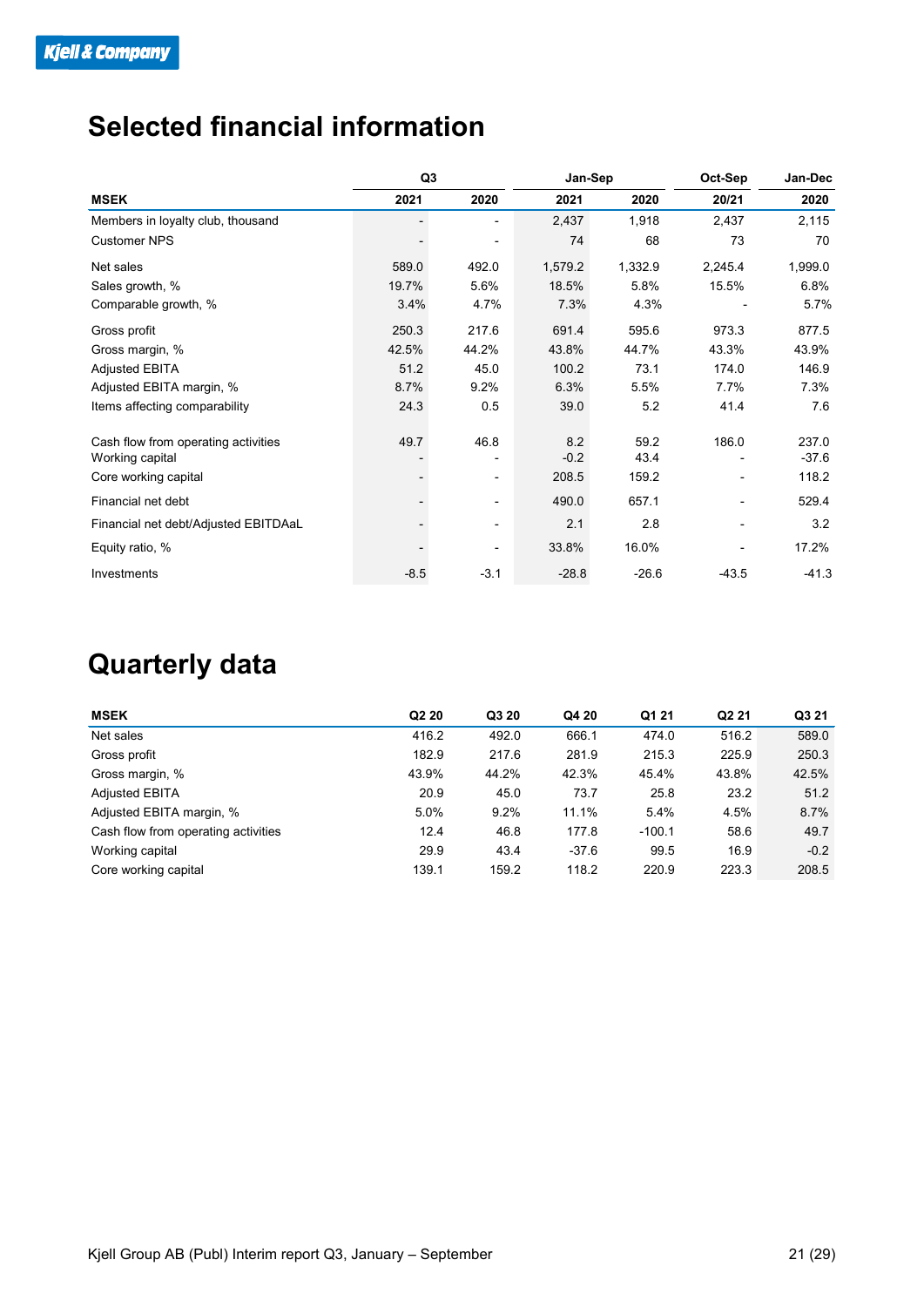#### **Reconciliation of alternative performance measures**

Certain information in this report used by management and analysts to assess the company's performance has not been prepared in accordance with International Financial Reporting Standards (IFRS). Management is of the opinion that this information makes it easier for investors to analyse the Group's performance for the reasons stated below. These measures are not a substitute for or better than financial measures reported in accordance with IFRS and should be presented together with such measures. Note that the Group's definitions of these measures may differ from other companies' definitions of the same name. Investors are encouraged not to place undue reliance on these alternative performance measures.

#### **ADJUSTED EBITA**

Management has presented the performance measure of adjusted EBITA because it monitors this performance measure at Group level and believes that this measure is relevant for understanding the Group's financial performance.

Adjusted EBITA is calculated by adjusting net profit for the period so that it excludes the impact of tax, net financial items, amortisation and impairment of intangible assets arising in connection with business combinations and items affecting comparability.

#### **OPERATING PROFIT (EBIT), EBIT MARGIN, EBITA, EBITA MARGIN, ADJUSTED EBITA, ADJUSTED EBITA MARGIN, EBITDA, ADJUSTED EBITDA AND ADJUSTED EBITDAaL**

|                                                                                          | Q <sub>3</sub> |                          | Jan-Sep   |           | Oct-Sep    | Jan-Dec     |  |
|------------------------------------------------------------------------------------------|----------------|--------------------------|-----------|-----------|------------|-------------|--|
| <b>TSEK</b>                                                                              | 2021           | 2020                     | 2021      | 2020      | 20/21      | 2020        |  |
| Profit (loss) for the period                                                             | 1,312          | 22,254                   | $-3,787$  | 8,766     | 46,285     | 58,838      |  |
| Income tax                                                                               | 3,528          | 6,291                    | 9,275     | 10,617    | 17,337     | 18,679      |  |
| Net financial items                                                                      | 17,843         | 15,934                   | 48,674    | 48,561    | 61,912     | 61,799      |  |
| <b>Operating profit (EBIT)</b>                                                           | 22,683         | 44,479                   | 54,162    | 67,944    | 125,534    | 139,316     |  |
| Amortisation on intangible assets related to<br>business combinations                    | 4,204          |                          | 6,997     |           | 6,997      |             |  |
| <b>EBITA</b>                                                                             | 26,887         | 44,479                   | 61,159    | 67,944    | 132,531    | 139,316     |  |
| Depreciation excl. amortisation on intangible<br>assets related to business combinations | 34,748         | 34,902                   | 106,730   | 103,324   | 143,023    | 139,617     |  |
| <b>EBITDA</b>                                                                            | 61,635         | 79,381                   | 167,889   | 171,268   | 275,554    | 278,933     |  |
| <b>EBITA</b>                                                                             | 26,887         | 44,479                   | 61,159    | 67,944    | 132,531    | 139,316     |  |
| Items affecting comparability                                                            | 24,283         | 541                      | 39,047    | 5,182     | 41,419     | 7,554       |  |
| <b>Adjusted EBITA</b>                                                                    | 51,170         | 45,020                   | 100,206   | 73,126    | 173,950    | 146,870     |  |
| <b>EBITDA</b>                                                                            | 61,635         | 79,381                   | 167,889   | 171,268   | 275,554    | 278,933     |  |
| Items affecting comparability                                                            | 24,283         | 541                      | 39,047    | 5,182     | 41,419     | 7,554       |  |
| <b>Adjusted EBITDA</b>                                                                   | 85,918         | 79,922                   | 206,936   | 176,450   | 316,973    | 286,487     |  |
| Depreciation right-of-use assets                                                         |                |                          | $-82,065$ | $-81,629$ | $-109,593$ | $-109, 157$ |  |
| Interest on lease liabilities                                                            |                |                          | $-7,535$  | $-8,274$  | $-9,948$   | $-10,687$   |  |
| Impact from business combinations,<br>EBITDAaL                                           |                | $\overline{\phantom{a}}$ |           |           | 39,585     |             |  |
| <b>Adjusted EBITDAaL</b>                                                                 | $\blacksquare$ | $\blacksquare$           | 117,336   | 86,547    | 237,017    | 166,643     |  |
| <b>Net sales</b>                                                                         | 589,042        | 491,962                  | 1,579,242 | 1,332,862 | 2,245,380  | 1,999,000   |  |
| EBIT-margin, %                                                                           | 3.9%           | 9.0%                     | 3.4%      | 5.1%      | 5.6%       | 7.0%        |  |
| Adjusted EBITA margin, %                                                                 | 8.7%           | 9.2%                     | 6.3%      | 5.5%      | 7.7%       | 7.3%        |  |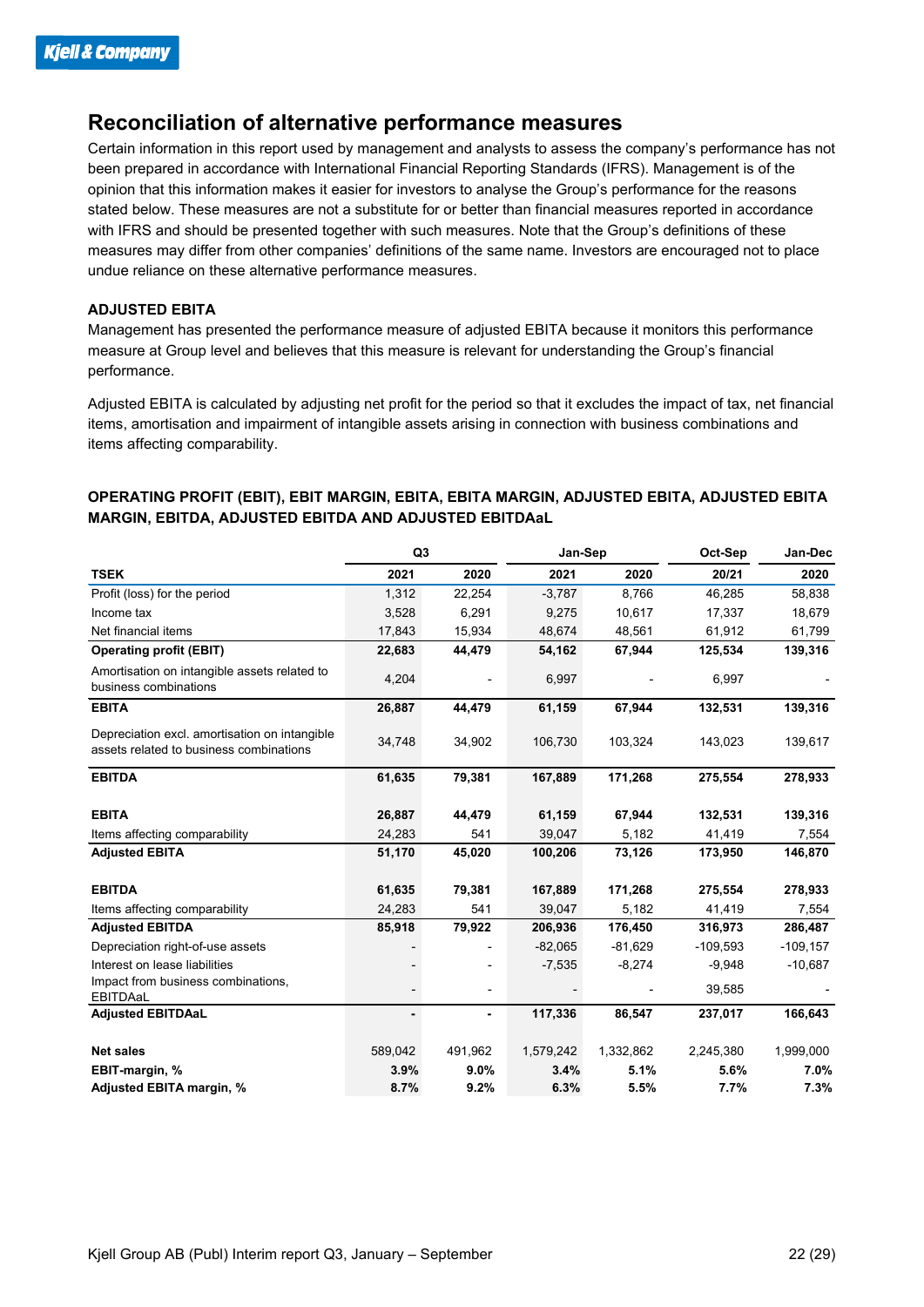#### **ITEMS AFFECTING COMPARABILITY**

Income and cost items that are presented separately due to their nature and amounts. Items affecting comparability are used by management to explain fluctuations in historical profitability.

The items comprise costs for preparations for the listing, bonuses in connection with the listing, damages received and compensation for legal costs, acquisition costs and costs for severance pay. All items that are included are larger and material in certain periods and smaller or non-existent in other periods.

|                                                      | Q <sub>3</sub> |                          | Jan-Sep |                          | Oct-Sep  | Jan-Dec  |
|------------------------------------------------------|----------------|--------------------------|---------|--------------------------|----------|----------|
| <b>TSEK</b>                                          | 2021           | 2020                     | 2021    | 2020                     | 20/21    | 2020     |
| Cost for listing                                     | 13,097         | 317                      | 21,426  | 4,191                    | 27,637   | 10,402   |
| Bonuses related to the IPO                           | 11,186         | $\blacksquare$           | 11,186  |                          | 11,186   |          |
| Costs for business combinations                      |                | $\overline{\phantom{a}}$ | 5,508   | $\overline{\phantom{0}}$ | 5,508    |          |
| Damages received and compensation for legal<br>costs |                | $\overline{\phantom{a}}$ |         |                          | $-3,839$ | $-3,839$ |
| Severance pay                                        |                | 224                      | 927     | 991                      | 927      | 991      |
| Items affecting comparability                        | 24,283         | 541                      | 39,047  | 5,182                    | 41,419   | 7,554    |

#### **NET SALES GROWTH**

|                             | Q3      |         | Jan-Sep   |           | Oct-Sep   | Jan-Dec   |
|-----------------------------|---------|---------|-----------|-----------|-----------|-----------|
| %                           | 2021    | 2020    | 2021      | 2020      | 20/21     | 2020      |
| Net sales current period    | 589.042 | 491.962 | 1.579.242 | 1.332.862 | 2.245.380 | 1.999.000 |
| Net sales preceeding period | 491.962 | 466.054 | 1.332.862 | 1.259.580 | 1.944.246 | 1.870.964 |
| Net sales growth, %         | 19.7%   | 5.6%    | 18.5%     | 5.8%      | 15.5%     | 6.8%      |

#### **COMPARABLE GROWTH**

|                                                                    |           | Q3        |            | Jan-Sep   |           |
|--------------------------------------------------------------------|-----------|-----------|------------|-----------|-----------|
| <b>TSEK</b>                                                        | 2021      | 2020      | 2021       | 2020      | 2020      |
|                                                                    |           |           |            |           |           |
| Comparable sales comparative period                                |           |           |            |           |           |
| Recognised net sales comparative period                            | 491,962   | 466,054   | 1,332,862  | 1,259,580 | 1,870,964 |
| Adjustment for returns and loyalty programme comparative<br>period | 3,819     | 5,510     | 5,378      | 18,053    | 20,372    |
| Revenue new service points and other channels                      | -54       |           | $-564$     | $-335$    | $-1,507$  |
| Total comparable sales comparative period                          | 495,727   | 471,564   | 1,337,676  | 1,277,298 | 1,889,829 |
|                                                                    |           |           |            |           |           |
| Comparable sales current period                                    |           |           |            |           |           |
| Recognised net sales current period                                | 589,042   | 491,962   | 1,579,242  | 1,332,862 | 1,999,000 |
| Recognised net sales current period                                | 2,752     | 3,855     | 4,149      | 5,440     | 10,260    |
| Revenue new service points and other channels                      | $-9,989$  | $-10,162$ | $-31,953$  | $-25,683$ | -42,786   |
| Revenue from business combinations                                 | $-66,786$ |           | $-111,451$ |           |           |
| Currency effects                                                   | $-2,642$  | 8,252     | $-4,891$   | 19,292    | 30,283    |
| Total comparable sales current period                              | 512,377   | 493,907   | 1,435,096  | 1,331,911 | 1,996,757 |
|                                                                    |           |           |            |           |           |
| Total comparable sales comparative period                          | 495,727   | 471,564   | 1,337,676  | 1,277,298 | 1,889,829 |
| Total comparable sales current period                              | 512,377   | 493,907   | 1,435,096  | 1,331,911 | 1,996,757 |
| Comparable growth, %                                               | 3.4%      | 4.7%      | 7.3%       | 4.3%      | 5.7%      |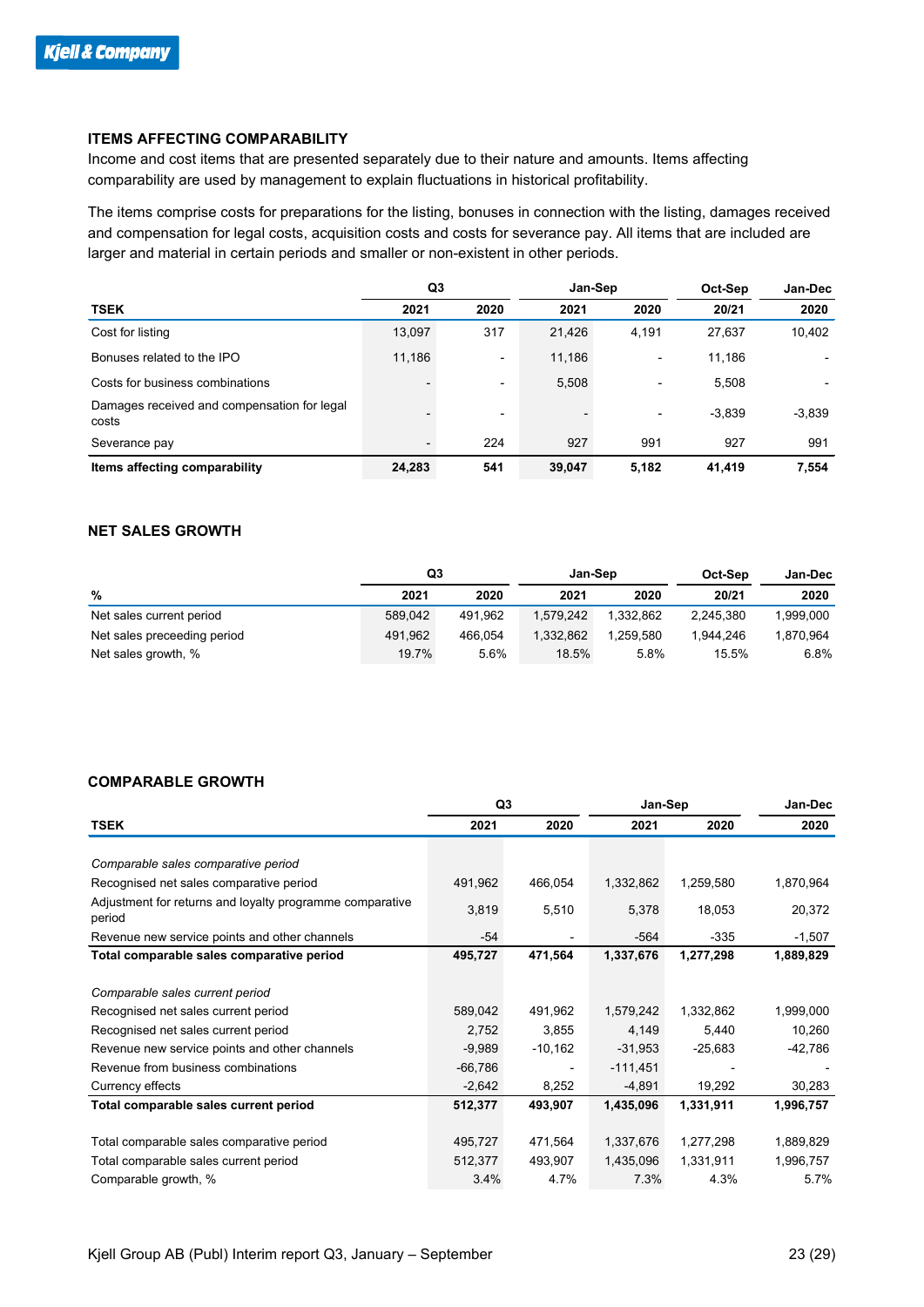#### **GROSS PROFIT AND GROSS MARGIN**

|                     | Q3         |            | Jan-Sep    |           | Oct-Sep      | <b>Jan-Dec</b> |
|---------------------|------------|------------|------------|-----------|--------------|----------------|
| <b>TSEK</b>         | 2021       | 2020       | 2021       | 2020      | 20/21        | 2020           |
| Net sales           | 589,042    | 491,962    | 1,579,242  | 1,332,862 | 2,245,380    | 1,999,000      |
| Goods for resale    | $-338,779$ | $-274,329$ | $-887,809$ | -737,282  | $-1,272,051$ | $-1,121,524$   |
| <b>Gross Profit</b> | 250.263    | 217,633    | 691.433    | 595.580   | 973.329      | 877,476        |
|                     |            |            |            |           |              |                |
| <b>Gross Profit</b> | 250.263    | 217.633    | 691.433    | 595.580   | 973.329      | 877.476        |
| Net sales           | 589,042    | 491,962    | 1,579,242  | 1,332,862 | 2,245,380    | 1,999,000      |
| Gross margin, %     | 42.5%      | 44.2%      | 43.8%      | 44.7%     | 43.3%        | 43.9%          |

#### **NET DEBT, FINANCIAL NET DEBT AND FINANCIAL NET DEBT/ADJUSTED EBITDAaL**

|                                             |           | 30 Sep     |           |  |  |  |
|---------------------------------------------|-----------|------------|-----------|--|--|--|
| <b>TSEK</b>                                 | 2021      | 2020       | 2020      |  |  |  |
| Non-current interest bearing liabilities    | 446,704   | 857,047    | 843,839   |  |  |  |
| Current interest bearing liabilities        | 124,200   | 26,000     | 26,000    |  |  |  |
| <b>Interest bearing liabilities</b>         | 570,904   | 883,047    | 869,839   |  |  |  |
| Cash and cash equivalents                   | $-80,868$ | $-225,983$ | -340,422  |  |  |  |
| <b>Net financial debt</b>                   | 490,036   | 657,064    | 529,417   |  |  |  |
| Non-current lease liabilities               | 151,974   | 146,717    | 156,539   |  |  |  |
| Current lease liabilities                   | 101,015   | 114,796    | 116,308   |  |  |  |
| <b>Lease liabilities</b>                    | 252,989   | 261,513    | 272,847   |  |  |  |
| <b>Total interest bearing liabilities</b>   | 570,904   | 883,047    | 869,839   |  |  |  |
| <b>Total lease liabilities</b>              | 252,989   | 261,513    | 272,847   |  |  |  |
| <b>Total financial liabilites</b>           | 823,893   | 1,144,560  | 1,142,686 |  |  |  |
| Cash and cash equivalents                   | $-80,868$ | $-225,983$ | -340,422  |  |  |  |
| Net debt                                    | 743,025   | 918,577    | 802,264   |  |  |  |
| Net financial debt                          | 490,036   | 657,064    | 529,417   |  |  |  |
| Adjusted EBITDAaL, R12                      | 237,017   | 235,777    | 166,643   |  |  |  |
| Net financial debt/Adjusted EBITDAal, times | 2.1       | 2.8        | 3.2       |  |  |  |

#### **WORKING CAPITAL**

|                                                                              | 30 Sep     | 31 Dec     |            |
|------------------------------------------------------------------------------|------------|------------|------------|
| <b>TSEK</b>                                                                  | 2021       | 2020       | 2020       |
| Current assets                                                               | 719,698    | 673,143    | 823,769    |
| Cash and cash equivalents                                                    | $-80.868$  | $-225,983$ | $-340,422$ |
| Current liabilities excl. interest bearing liabilities and lease liabilities | $-639,052$ | -403,809   | $-520.924$ |
| <b>Working capital</b>                                                       | $-222$     | 43,351     | $-37,577$  |
| Current liabilities excl. interest bearing liabilities and lease liabilities |            |            |            |
| Accounts payable                                                             | 355,673    | 233,309    | 314,953    |
| <b>Tax liabilities</b>                                                       | 33.453     | 30.329     | 30.561     |
| Other liabilities                                                            | 133,093    | 56,925     | 67,618     |
| Accrued expenses and deferred income                                         | 109.630    | 77,114     | 101,486    |
| Provisions                                                                   | 7,203      | 6,132      | 6,306      |
| Total                                                                        | 639,052    | 403,809    | 520,924    |

i.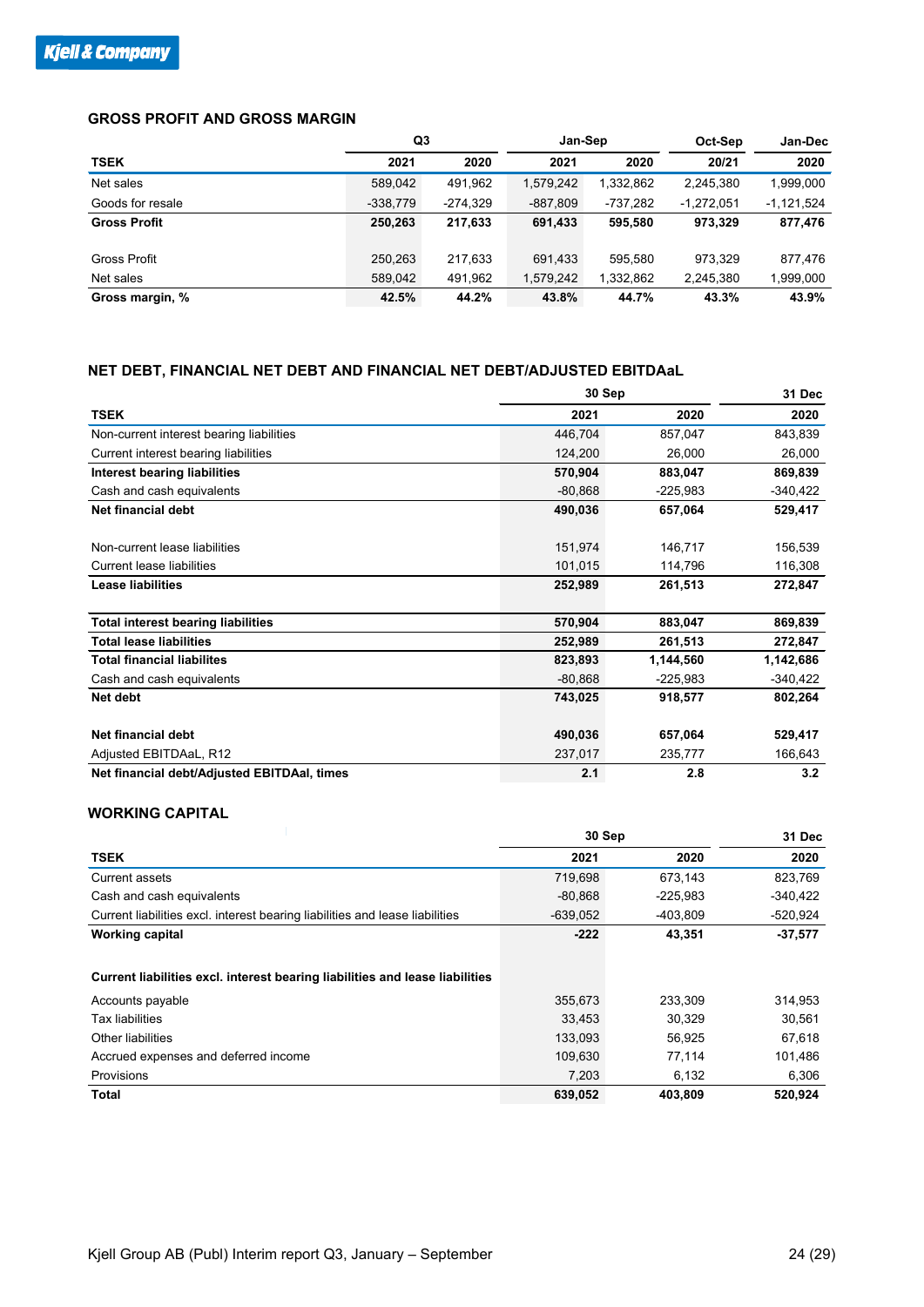#### **CORE WORKING CAPITAL**

|                      | 30 Sep     |            | 31 Dec     |
|----------------------|------------|------------|------------|
| <b>TSEK</b>          | 2021       | 2020       | 2020       |
| Inventory            | 540,547    | 381,390    | 408,825    |
| Accounts receivable  | 23,667     | 11.139     | 24,337     |
| Accounts payable     | $-355.673$ | $-233.309$ | $-314,953$ |
| Core working capital | 208,541    | 159,220    | 118,209    |

#### **INVESTMENTS**

|                                  |          | Q3       | Jan-Sep   |           | Oct-Sep   | Jan-Dec   |
|----------------------------------|----------|----------|-----------|-----------|-----------|-----------|
| <b>TSEK</b>                      | 2021     | 2020     | 2021      | 2020      | 20/21     | 2020      |
| Acquisition of tangible assets   | $-2.112$ | $-254$   | $-13.183$ | $-15.941$ | $-23.462$ | $-26.220$ |
| Acquisition of intangible assets | $-6.389$ | $-2.796$ | $-15.575$ | $-10.616$ | -19.990   | $-15.031$ |
| Investments                      | $-8.501$ | $-3.050$ | $-28.758$ | $-26.557$ | -43.452   | -41.251   |

#### **EQUITY/ASSETS RATIO**

|                 | 30 Sep    |           | 31 Dec    |
|-----------------|-----------|-----------|-----------|
| %               | 2021      | 2020      | 2020      |
| Total equity    | 816,860   | 316.898   | 369,328   |
| Total assets    | 2,418,447 | 1.977.118 | 2,144,686 |
| Equity ratio, % | 33.8%     | 16.0%     | 17.2%     |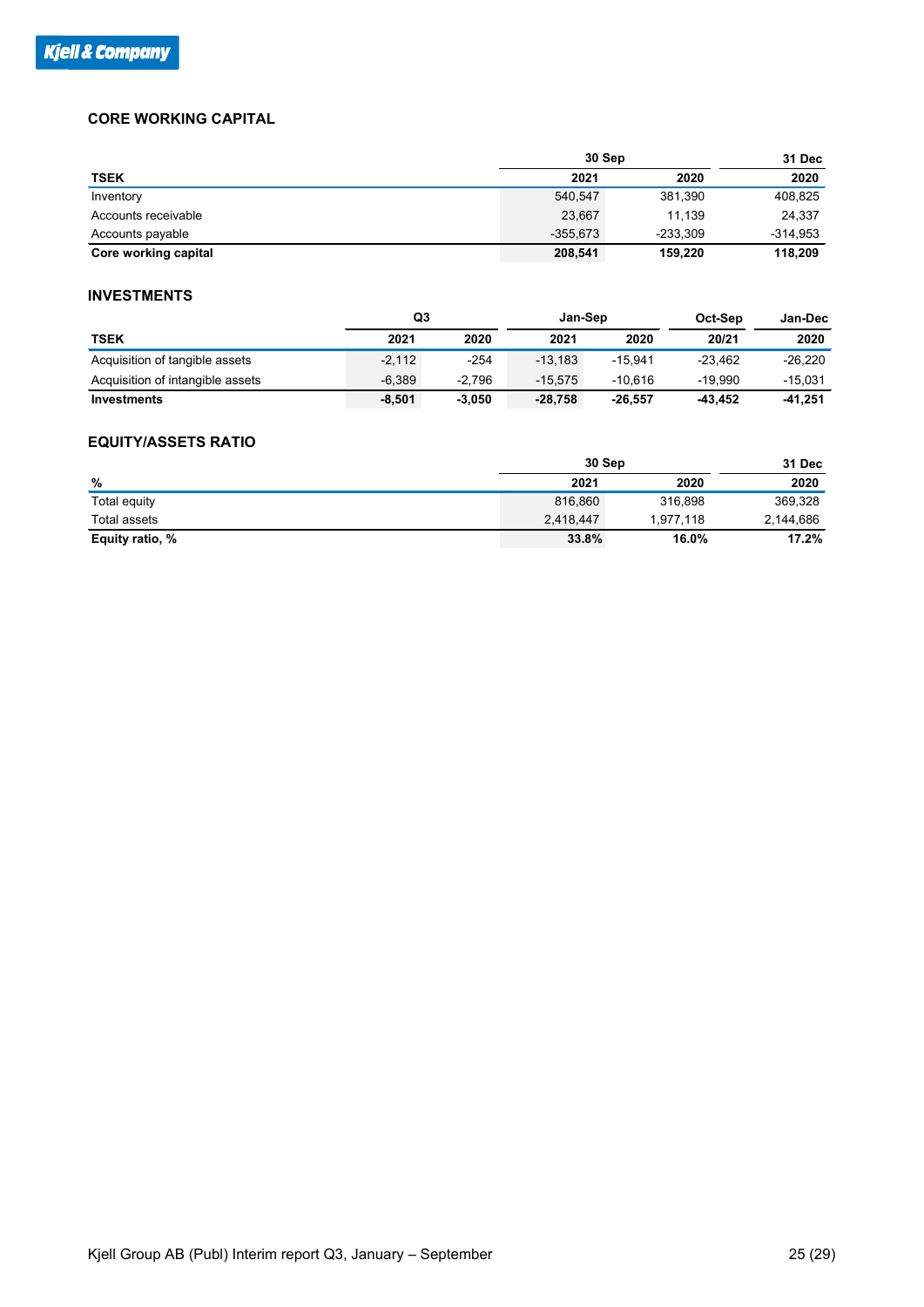| <b>Earnings measures</b>                           | <b>Definition</b>                                                                                                                   | <b>Reason that the earnings</b><br>measure is used                                                                                                                                                                                                                  |
|----------------------------------------------------|-------------------------------------------------------------------------------------------------------------------------------------|---------------------------------------------------------------------------------------------------------------------------------------------------------------------------------------------------------------------------------------------------------------------|
| Gross margin, %                                    | Gross profit divided by net sales.                                                                                                  | The gross margin shows the<br>company's profitability after costs<br>of goods for resale, facilitating a<br>comparison with the average gross<br>margin for goods sold over time.                                                                                   |
| Gross profit                                       | Net sales less costs of goods for<br>resale.                                                                                        | The company's gross profit shows<br>the profit left for financing other<br>expenses after goods for resale<br>have been sold.                                                                                                                                       |
| Core working capital                               | Inventories plus accounts receivable<br>less accounts payable.                                                                      | This performance measure shows<br>the business's tied-up capital for<br>sales of goods.                                                                                                                                                                             |
| EBIT margin, %                                     | EBIT divided by net sales.                                                                                                          | The performance measure shows<br>the Company's profitability<br>generated by the operating<br>activities after amortisation,<br>depreciation and impairment.                                                                                                        |
| <b>EBITA</b>                                       | Operating profit before amortisation<br>and impairment of intangible assets<br>arising in connection with business<br>combinations. | EBITA provides an overview of the<br>profit generated in the operations<br>before amortisation and impairment<br>of intangible assets arising in<br>connection with business<br>combinations, which provides a<br>more comparable performance<br>measure over time. |
| EBITA margin, %                                    | EBITA divided by net sales.                                                                                                         | This performance measure shows<br>the company's profitability from the<br>operating activities before<br>amortisation and impairment of<br>intangible assets arising in<br>connection with business<br>combinations.                                                |
| <b>EBITDA</b>                                      | Profit before tax, financial items,<br>amortisation, depreciation and<br>impairment.                                                | EBITDA provides an overview of<br>the profit generated in the<br>operations before amortisation,<br>depreciation and impairment, which<br>provides a more comparable<br>performance measure over time.                                                              |
| Financial net debt                                 | Net debt excluding current and non-<br>current lease liabilities.                                                                   | Used to monitor the debt trend and<br>evaluate the level of refinancing<br>requirements.                                                                                                                                                                            |
| Financial net debt/Adjusted EBITDAaL<br>(multiple) | Financial net debt in relation to 12<br>months' adjusted EBITDAaL.                                                                  | This performance measure<br>illustrates the company's capacity<br>to repay its debts. Management<br>uses the performance measure to<br>monitor the level of financial<br>gearing.                                                                                   |
| Investments                                        | Acquisitions of tangible and<br>intangible assets.                                                                                  | This performance measure<br>describes the company's<br>continuous investments in the<br>operations.                                                                                                                                                                 |
| <b>Adjusted EBITA</b>                              | <b>EBITA excluding items affecting</b><br>comparability.                                                                            | Management has presented the<br>performance measure of adjusted                                                                                                                                                                                                     |

### **Definitions – Alternative performance measures**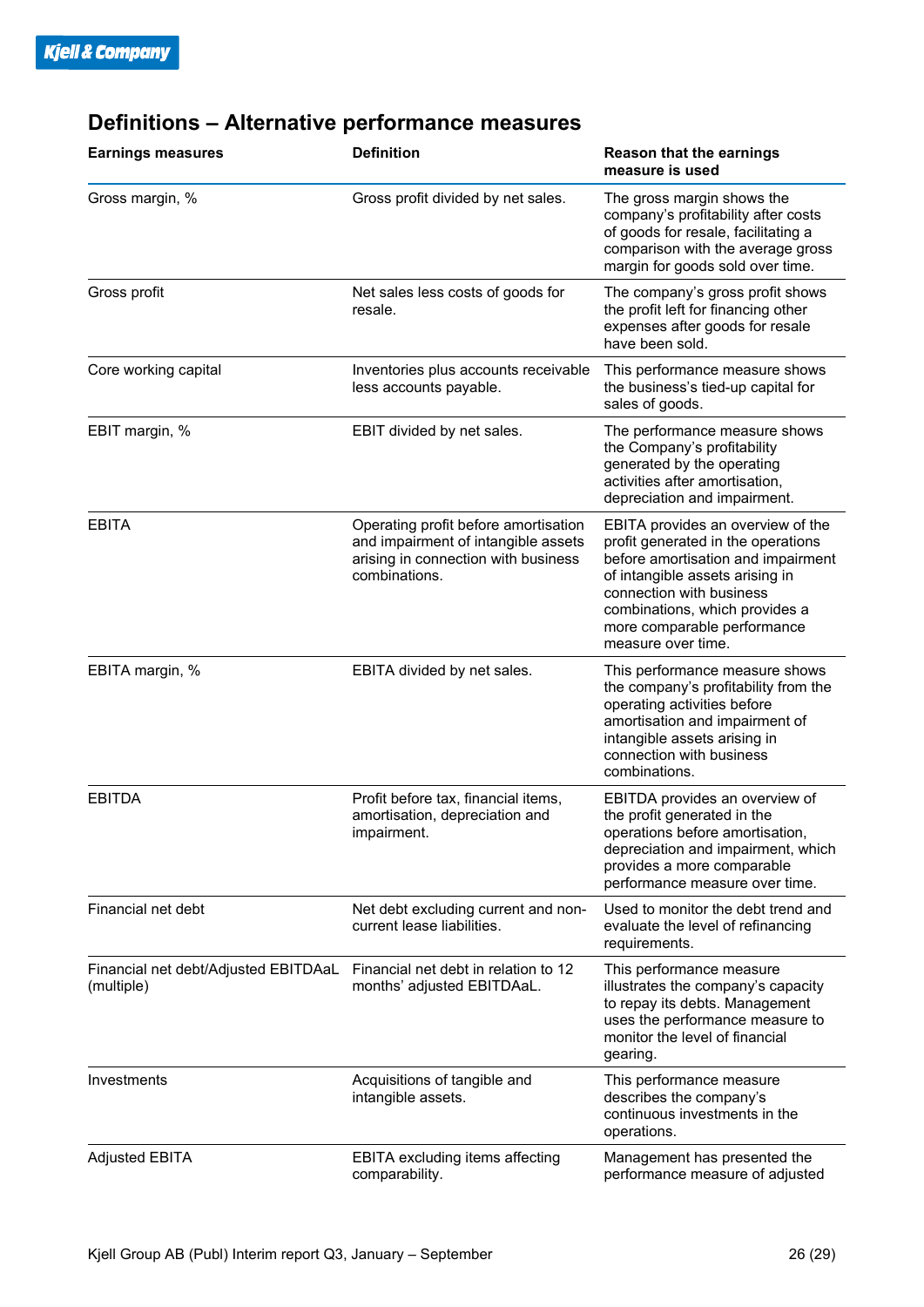|                               |                                                                                                                                                                                                                                                                                                                                                                                   | EBITA because it monitors this<br>performance measure and believes<br>that this measure is relevant for<br>understanding the Group's financial<br>results.                                                                                                                                                                                                             |
|-------------------------------|-----------------------------------------------------------------------------------------------------------------------------------------------------------------------------------------------------------------------------------------------------------------------------------------------------------------------------------------------------------------------------------|------------------------------------------------------------------------------------------------------------------------------------------------------------------------------------------------------------------------------------------------------------------------------------------------------------------------------------------------------------------------|
|                               |                                                                                                                                                                                                                                                                                                                                                                                   | The measure shows the financial<br>results of the operations without the<br>effect of material cost or income<br>items that impact comparability<br>over time, as described under the<br>heading "Items affecting<br>comparability."                                                                                                                                   |
| Adjusted EBITA margin, %      | EBITA excluding items affecting<br>comparability divided by net sales.                                                                                                                                                                                                                                                                                                            | This performance measure shows<br>the company's profitability from the<br>operating activities excluding items<br>affecting comparability and<br>amortisation and impairment of<br>intangible assets arising in<br>connection with business<br>combinations, which enables a<br>comparison with the underlying<br>operating profitability.                             |
| <b>Adjusted EBITDA</b>        | EBITDA excluding items affecting<br>comparability.                                                                                                                                                                                                                                                                                                                                | This measure indicates the<br>company's underlying profit<br>generated in the operations before<br>amortisation, depreciation and<br>impairment excluding items<br>affecting comparability, which<br>provides a more comparable<br>performance measure over time.                                                                                                      |
| Adjusted EBITDAaL             | Adjusted EBITDA less amortisation,<br>depreciation and interest expenses<br>related to leases under IFRS 16 plus<br>adjusted EBITDAaL for the periods<br>in which acquired companies were<br>not included in the Group's<br>consolidated financial statements for<br>the relevant period.                                                                                         | Adjusted EBITDAaL is used as the<br>denominator in financial net<br>debt/adjusted EBITDAaL for<br>monitoring financial gearing.                                                                                                                                                                                                                                        |
| Comparable growth, %          | The change in comparable sales<br>between the current and<br>comparative period in which<br>comparable sales are sales in<br>comparable units and channels,<br>excluding currency translation<br>effects.Comparable units and<br>channels are sales units and<br>channels that were operations for the existing channels.<br>entire current and the entire<br>comparative period. | The measure facilitates a<br>comparison of net sales over time<br>by excluding revenue from sales<br>units and channels that were not<br>operational for corresponding<br>periods and adjusted for currency<br>effects. The measure makes it<br>possible to evaluate sales growth in                                                                                   |
| Items affecting comparability | Income and cost items that are<br>presented separately due to their<br>nature and amounts. All items that<br>are included are larger and material<br>in certain periods and smaller or<br>non-existent in other periods.                                                                                                                                                          | Items affecting comparability are<br>used by management to explain<br>fluctuations in historical profitability.<br>Presenting and specifying items<br>affecting comparability separately<br>makes it possible for readers of the<br>financial statements to understand<br>and evaluate the adjustments<br>made by management when<br>presenting adjusted EBITA. Taking |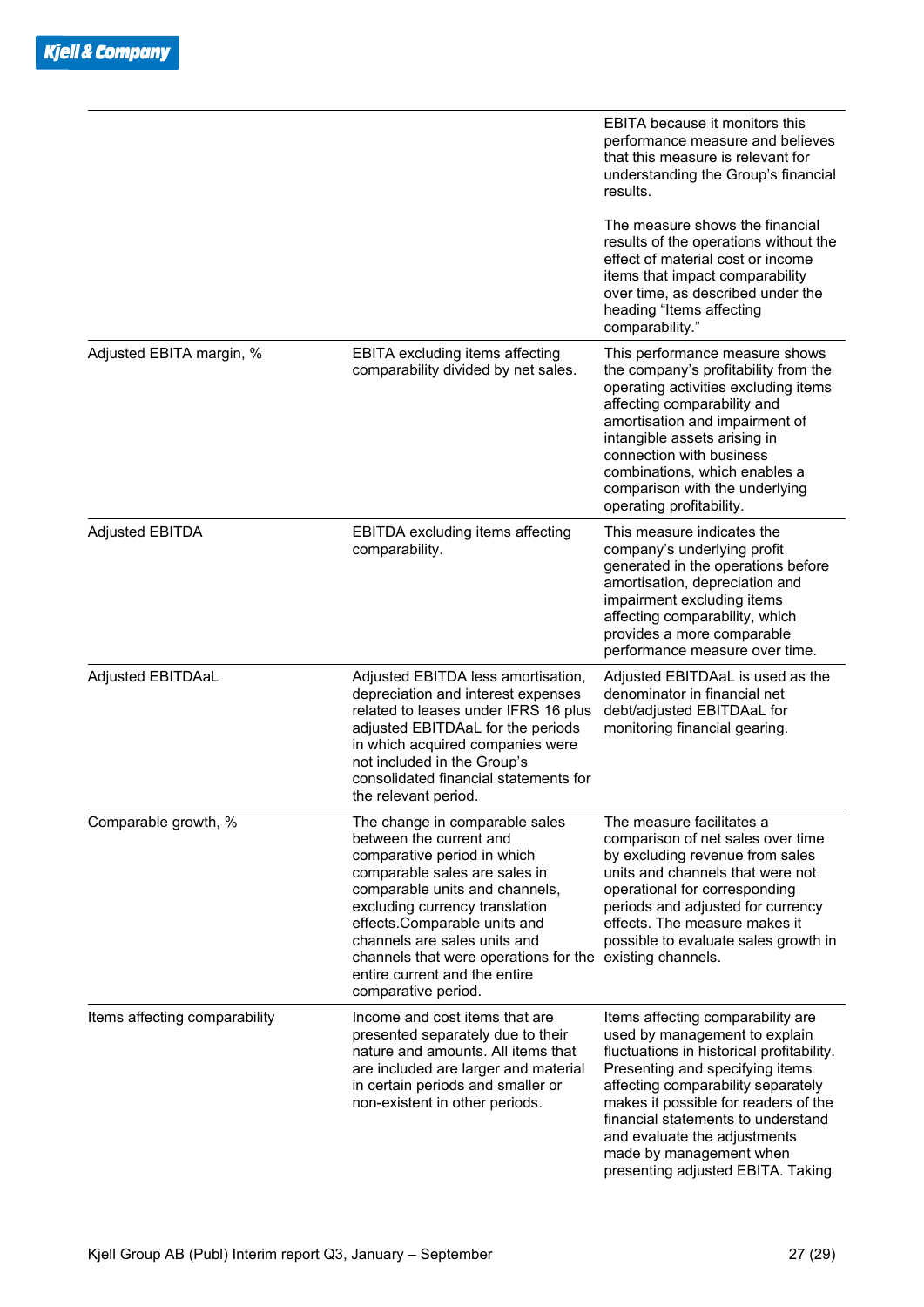|                         |                                                                                                                                                                                                                                                                                       | into account items affecting<br>comparability increases<br>comparability and thus<br>understanding of the Group's<br>financial performance.                  |
|-------------------------|---------------------------------------------------------------------------------------------------------------------------------------------------------------------------------------------------------------------------------------------------------------------------------------|--------------------------------------------------------------------------------------------------------------------------------------------------------------|
| Net sales growth, %     | Net sales for the current period as a<br>percentage of net sales for the<br>relevant comparative period,<br>expressed in percent.                                                                                                                                                     | The measure makes it possible to<br>analyse the Group's total net sales<br>growth and compare it in relation to<br>the market as a whole and<br>competitors. |
| Net debt                | The total of current and non-current<br>interest-bearing liabilities and current<br>and non-current lease liabilities less<br>cash and cash equivalents.                                                                                                                              | Net debt illustrates the company's<br>total indebtedness.                                                                                                    |
| Working capital         | Total current assets excluding cash<br>and cash equivalents, less total<br>current liabilities excluding interest-<br>bearing and lease liabilities.                                                                                                                                  | The measure is used to analyse<br>the company's short-term tied-up<br>capital.                                                                               |
| Operating profit (EBIT) | Operating profit (EBIT) refers to the<br>company's net sales and other<br>operating income less goods for<br>resale, personnel costs, other<br>external expenses, other operating<br>expenses, and amortisation,<br>depreciation and impairment of<br>tangible and intangible assets. | The measure indicates the<br>company's underlying profit<br>generated by the operating<br>activities.                                                        |
| Equity/assets ratio, %  | Total equity divided by total assets.                                                                                                                                                                                                                                                 | This performance measure<br>describes the company's long-term<br>payment capacity.                                                                           |

### **Definitions – Operating performance measures**

| <b>Operating performance</b><br>measures | <b>Definition</b>                                                                                                                     |
|------------------------------------------|---------------------------------------------------------------------------------------------------------------------------------------|
|                                          | Number of customer club members Number of unique individuals who actively choose to be a member of Kjell &<br>Company's customer club |
| Customer NPS (Net Promoter<br>Score)     | Describes the likelihood that a customer would recommend Kjell & Company<br>to a friend or colleague on a scale of -100 to 100.       |